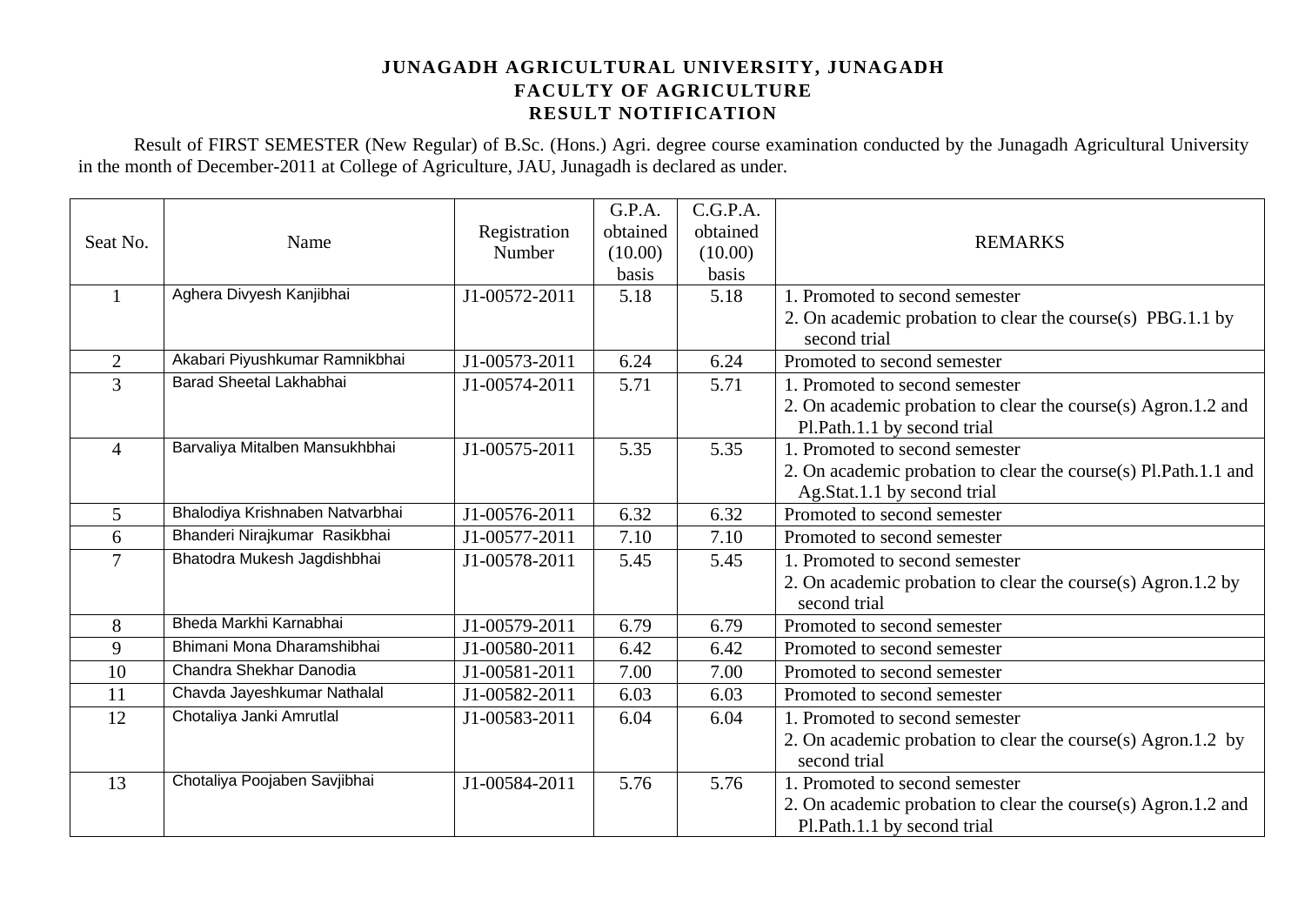First Sem. (New Reg.) B.Sc. (Hons.) Agri. 2

| 14 | Dama Mukeshbhai Dalpatbhai       | J1-00585-2011 | 4.27 | 4.27 | 1. Not promoted to second semester                            |
|----|----------------------------------|---------------|------|------|---------------------------------------------------------------|
|    |                                  |               |      |      | 2. On academic probation to clear the course(s) Agron.1.1,    |
|    |                                  |               |      |      | Agron.1.2, Pl.Path.1.1, Hort.1.1 and PBG.1.1 by second trial  |
| 15 | Desai Chetankumar Jivanbhai      | J1-00586-2011 | 6.55 | 6.55 | Promoted to second semester                                   |
| 16 | Devani Bhavik Arvindbhai         | J1-00587-2011 | 3.69 | 3.69 | 1. Not promoted to second semester                            |
|    |                                  |               |      |      | 2. On academic probation to clear the course(s) Agron.1.1,    |
|    |                                  |               |      |      | Agron.1.2, Ag.Chem.1.1, Pl.Path.1.1, Hort.1.1, PBG.1.1,       |
|    |                                  |               |      |      | Maths.1.1 and Ag.Stat.1.1 by second trial                     |
| 17 | Dhorajiya Rushika Arvindbhai     | J1-00588-2011 | 7.15 | 7.15 | Promoted to second semester                                   |
| 18 | Dobariya Parthkumar Balubhai     | J1-00589-2011 | 5.36 | 5.36 | 1. Promoted to second semester                                |
|    |                                  |               |      |      | 2. On academic probation to clear the course(s) Agron.1.1 and |
|    |                                  |               |      |      | Pl.Path.1.1 by second trial                                   |
| 19 | Fulmaliya Amitkumar Mathurbhai   | J1-00590-2011 | 5.74 | 5.74 | Promoted to second semester                                   |
| 20 | Gadhesariya Komalben Vithalbhai  | J1-00591-2011 | 5.79 | 5.79 | Promoted to second semester                                   |
| 21 | Gamit Jaydeepkumar Harishchandra | J1-00592-2011 | 3.31 | 3.31 | 1. Not promoted to second semester                            |
|    |                                  |               |      |      | 2. On academic probation to clear the course(s) Agron.1.1,    |
|    |                                  |               |      |      | Agron.1.2, Ag.Chem.1.1, Pl.Path.1.1, Hort.1.1, PBG.1.1 and    |
|    |                                  |               |      |      | Maths.1.1 by second trial                                     |
| 22 | Ghinaiya Hasamukh Kanubhai       | J1-00593-2011 | 5.80 | 5.80 | Promoted to second semester                                   |
| 23 | Godhani Bhavesh Premjibhai       | J1-00594-2011 | 6.20 | 6.20 | Promoted to second semester                                   |
| 24 | Gohil Dipakkumar Jagdishbhai     | J1-00595-2011 | 4.95 | 4.95 | 1. Promoted to second semester                                |
|    |                                  |               |      |      | 2. On academic probation to clear the course(s) Agron.1.1,    |
|    |                                  |               |      |      | Agron.1.2 and Pl.Path.1.1 by second trial                     |
| 25 | Hadiya Gitaben Devayatbhai       | J1-00596-2011 | 5.94 | 5.94 | Promoted to second semester                                   |
| 26 | Hadiya Hardikkumar Hakabhai      | J1-00597-2011 | 4.84 | 4.84 | 1. Promoted to second semester                                |
|    |                                  |               |      |      | 2. On academic probation to clear the course(s) Agron.1.1,    |
|    |                                  |               |      |      | Agron.1.2, Pl.Path.1.1 and Maths.1.1 by second trial          |
| 27 | Hiren Kumar Machhar              | J1-00598-2011 | 5.03 | 5.03 | 1. Promoted to second semester                                |
|    |                                  |               |      |      | 2. On academic probation to clear the course(s) Agron.1.2 by  |
|    |                                  |               |      |      | second trial                                                  |
| 28 | Hirpara Dharmikkumar Vallabhbhai | J1-00599-2011 | 5.93 | 5.93 | Promoted to second semester                                   |
| 29 | Hun Riddhi Kamaleshbhai          | J1-00600-2011 | 6.17 | 6.17 | Promoted to second semester                                   |
| 30 | Ichchhuda Pareshkumar Kalabhai   | J1-00601-2011 | 6.57 | 6.57 | Promoted to second semester                                   |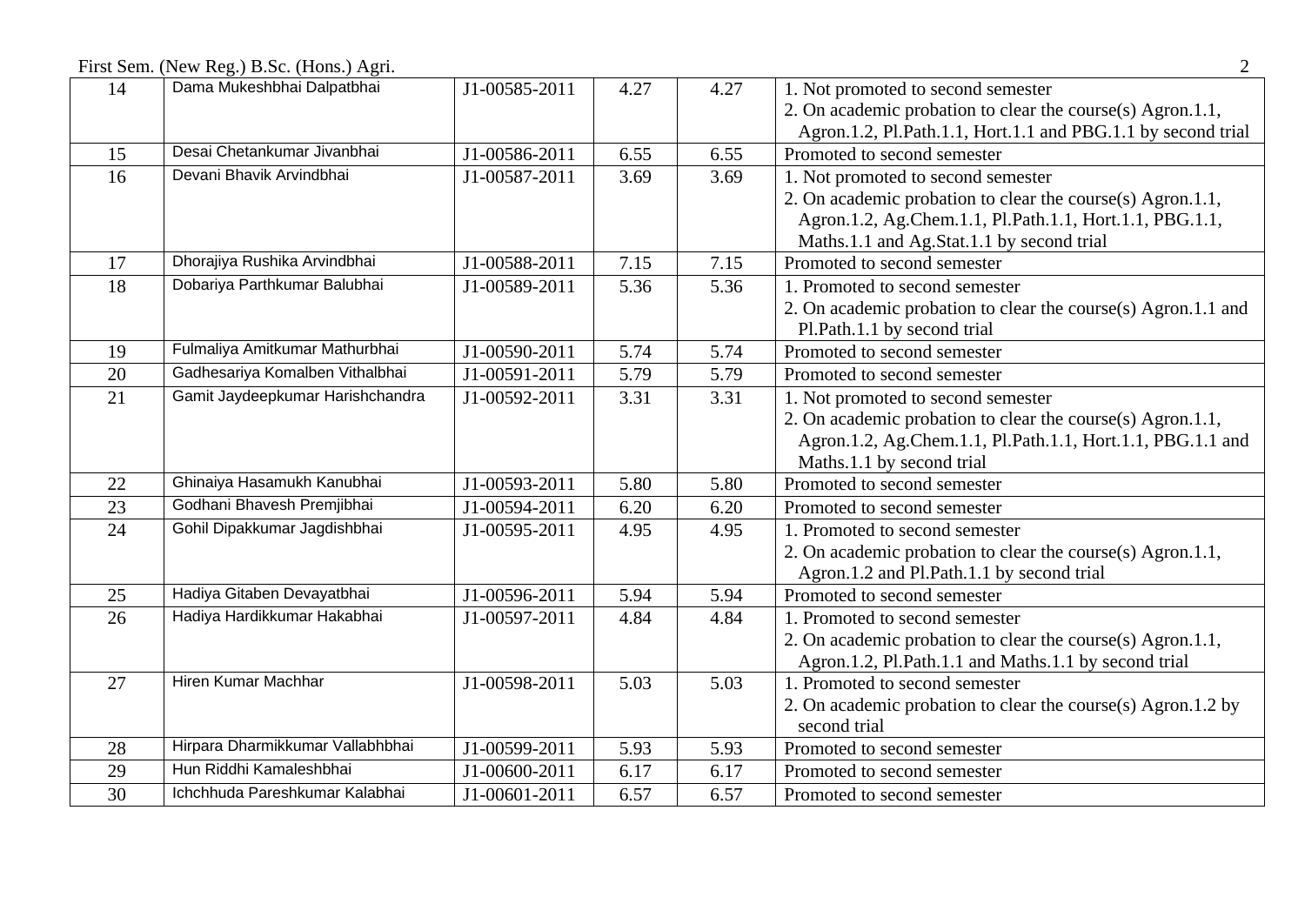First Sem. (New Reg.) B.Sc. (Hons.) Agri. 3

| 31 | Indrajeet Kumar Yadav           | J1-00602-2011               | 5.11 | 5.11 | 1. Promoted to second semester                                |
|----|---------------------------------|-----------------------------|------|------|---------------------------------------------------------------|
|    |                                 |                             |      |      | 2. On academic probation to clear the course(s) Agron.1.1 and |
|    |                                 |                             |      |      | Maths.1.1 by second trial                                     |
| 32 | Italiya Chirag Jerambhai        | J1-00603-2011               | 6.54 | 6.54 | Promoted to second semester                                   |
| 33 | Jadav Kiranben Arjanbhai        | J1-00604-2011               | 5.30 | 5.30 | 1. Promoted to second semester                                |
|    |                                 |                             |      |      | 2. On academic probation to clear the course(s) Agron.1.1 and |
|    |                                 |                             |      |      | Ag.Stat.1.1 by second trial                                   |
| 34 | Jalu Rohit Kanabhai             | J1-00605-2011               | 6.40 | 6.40 | Promoted to second semester                                   |
| 35 | Jatakiya Devang Pareshbhai      | J1-00606-2011               | 6.92 | 6.92 | Promoted to second semester                                   |
| 36 | Kachhadiya Ketan Dhirubhai      | J1-00607-2011               | 4.64 | 4.64 | 1. Not promoted to second semester                            |
|    |                                 |                             |      |      | 2. On academic probation to clear the course(s) Agron.1.1,    |
|    |                                 |                             |      |      | Agron.1.2, Ag.Chem.1.1, Pl.Path.1.1 and PBG.1.1 by second     |
|    |                                 |                             |      |      | trial                                                         |
| 37 | Kachot Akash Vajshibhai         | J1-00608-2011               | 5.51 | 5.51 | 1. Promoted to second semester                                |
|    |                                 |                             |      |      | 2. On academic probation to clear the course(s) Agron.1.2 and |
|    |                                 |                             |      |      | Pl.Path.1.1 by second trial                                   |
| 38 | Kalaria Hiren Sureshbhai        | J1-00609-2011               | 4.96 | 4.96 | 1. Promoted to second semester                                |
|    |                                 |                             |      |      | 2. On academic probation to clear the course(s) Agron.1.1 and |
|    |                                 |                             |      |      | Agron.1.2 by second trial                                     |
| 39 | Kalasva Dharmendrasinh Amarsinh | J1-00610-2011               | 3.48 | 3.48 | 1. Not promoted to second semester                            |
|    |                                 |                             |      |      | 2. On academic probation to clear the course(s) Agron.1.1,    |
|    |                                 |                             |      |      | Agron.1.2, Ag.Chem.1.1, Pl.Path.1.1, Hort.1.1, PBG.1.1,       |
|    |                                 |                             |      |      | Maths.1.1 and Ag.Stat.1.1 by second trial                     |
| 40 | Kalsaria Rohitkumar Nagjibhai   | J1-00611-2011               | 6.74 | 6.74 | Promoted to second semester                                   |
| 41 | Kaluram Maida                   | J1-00612-2011               | 6.70 | 6.70 | Promoted to second semester                                   |
| 42 | Kanjiya Ravi Rameshbhai         | $\overline{J1}$ -00613-2011 | 5.64 | 5.64 | Promoted to second semester                                   |
| 43 | Kapadiya Kunj Mukeshbhai        | J1-00614-2011               | 5.69 | 5.69 | 1. Promoted to second semester                                |
|    |                                 |                             |      |      | 2. On academic probation to clear the course(s) Agron.1.2 by  |
|    |                                 |                             |      |      | second trial                                                  |
| 44 | Katariya Pravinkumar Zinabhai   | J1-00615-2011               | 6.30 | 6.30 | Promoted to second semester                                   |
| 45 | Kathrotiya Krunal Vinubhai      | J1-00616-2011               | 4.58 | 4.58 | 1. Not promoted to second semester                            |
|    |                                 |                             |      |      | 2. On academic probation to clear the course(s) Agron.1.1,    |
|    |                                 |                             |      |      | Agron.1.2, Pl.Path.1.1, PBG.1.1 and Maths.1.1 by second       |
|    |                                 |                             |      |      | trial                                                         |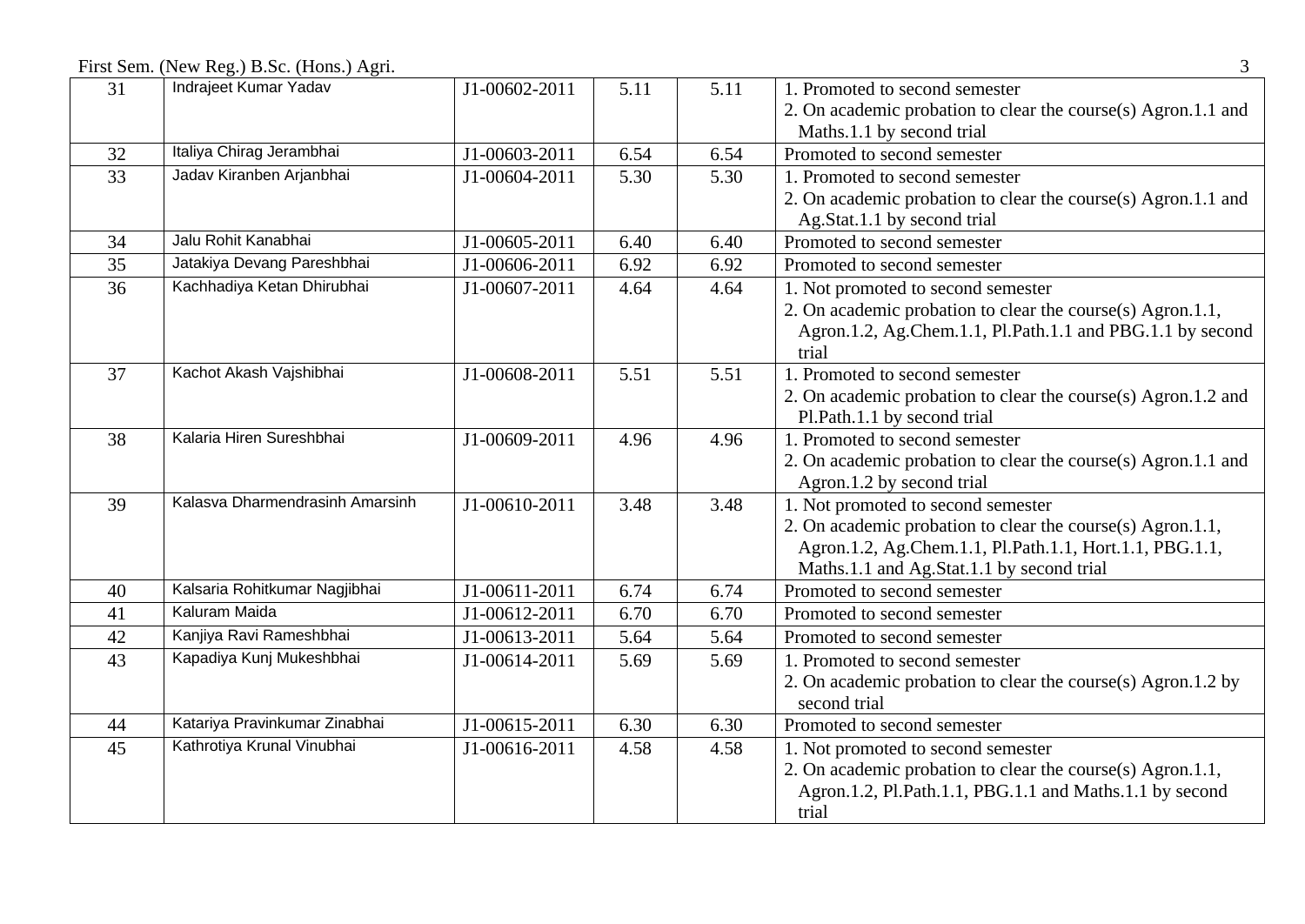First Sem. (New Reg.) B.Sc. (Hons.) Agri. 4

| 46 | <b>Kaushal Kishor</b>              | J1-00617-2011 | 8.10 | 8.10 | Promoted to second semester                                |
|----|------------------------------------|---------------|------|------|------------------------------------------------------------|
| 47 | Kolidhor Hineshkumar Vechatbhai    | J1-00618-2011 | 3.88 | 3.88 | 1. Not promoted to second semester                         |
|    |                                    |               |      |      | 2. On academic probation to clear the course(s) Agron.1.1, |
|    |                                    |               |      |      | Agron.1.2, Ag.Chem.1.1, Pl.Path.1.1, PBG.1.1 and           |
|    |                                    |               |      |      | Maths.1.1 by second trial                                  |
| 48 | Korat Vishalkumar Rameshbhai       | J1-00619-2011 | 5.75 | 5.75 | Promoted to second semester                                |
| 49 | Ladumor Sandipkumar Anandbhai      | J1-00620-2011 | 5.57 | 5.57 | Promoted to second semester                                |
| 50 | Lakhana Prakashkumar Ramjibhai     | J1-00621-2011 | 5.93 | 5.93 | Promoted to second semester                                |
| 51 | Lakhnotra Bhoomi Harsurbhai        | J1-00622-2011 | 6.46 | 6.46 | Promoted to second semester                                |
| 52 | Malakiya Narseebhai Jerambhai      | J1-00623-2011 | 6.05 | 6.05 | Promoted to second semester                                |
| 53 | Mangani Chandni Hiranandbhai       | J1-00624-2011 | 7.24 | 7.24 | Promoted to second semester                                |
| 54 | Mangroliya Rushitakumari Jivanbhai | J1-00625-2011 | 6.54 | 6.54 | Promoted to second semester                                |
| 55 | Mankdiya Divyaben Rasiklal         | J1-00626-2011 | 4.85 | 4.85 | 1. Promoted to second semester                             |
|    |                                    |               |      |      | 2. On academic probation to clear the course(s) Agron.1.1, |
|    |                                    |               |      |      | Agron.1.2 and Pl.Path.1.1 by second trial                  |
| 56 | Manoj Kumar                        | J1-00627-2011 | 8.51 | 8.51 | Promoted to second semester                                |
| 57 | Manthankumar Dabhi                 | J1-00628-2011 | 7.09 | 7.09 | Promoted to second semester                                |
| 58 | Modhavadiya Vijay Lilabhai         | J1-00629-2011 | 6.17 | 6.17 | Promoted to second semester                                |
| 59 | Movalia Janaki Ambalal             | J1-00630-2011 | 5.67 | 5.67 | Promoted to second semester                                |
| 60 | Movaliya Hardikkumar Mukeshbhai    | J1-00631-2011 | 6.59 | 6.59 | Promoted to second semester                                |
| 61 | Ms.Pravita Nagar                   | J1-00632-2011 | 7.20 | 7.20 | Promoted to second semester                                |
| 62 | Nakum Pooja Balvantbhai            | J1-00633-2011 | 6.87 | 6.87 | Promoted to second semester                                |
| 63 | Pargi Gajarajbahen Jashvantsinh    | J1-00634-2011 | 6.04 | 6.04 | Promoted to second semester                                |
| 64 | Pargi Jaydeepkumar Jashavantbhai   | J1-00635-2011 | 4.06 | 4.06 | 1. Not promoted to second semester                         |
|    |                                    |               |      |      | 2. On academic probation to clear the course(s) Agron.1.1, |
|    |                                    |               |      |      | Agron.1.2, Ag.Chem.1.1, Pl.Path.1.1, PBG.1.1 and Maths.1.1 |
|    |                                    |               |      |      | by second trial                                            |
| 65 | Pargi Jigneshbhai Ravjibhai        | J1-00636-2011 | 3.65 | 3.65 | 1. Not promoted to second semester                         |
|    |                                    |               |      |      | 2. On academic probation to clear the course(s) Agron.1.1, |
|    |                                    |               |      |      | Agron.1.2, Ag.Chem.1.1, Pl.Path.1.1, Hort.1.1, PBG.1.1,    |
|    |                                    |               |      |      | Maths.1.1 and Ag.Stat.1.1 by second trial                  |
| 66 | Pargi Kaushikkumar Lemsingbhai     | J1-00637-2011 | 6.51 | 6.51 | Promoted to second semester                                |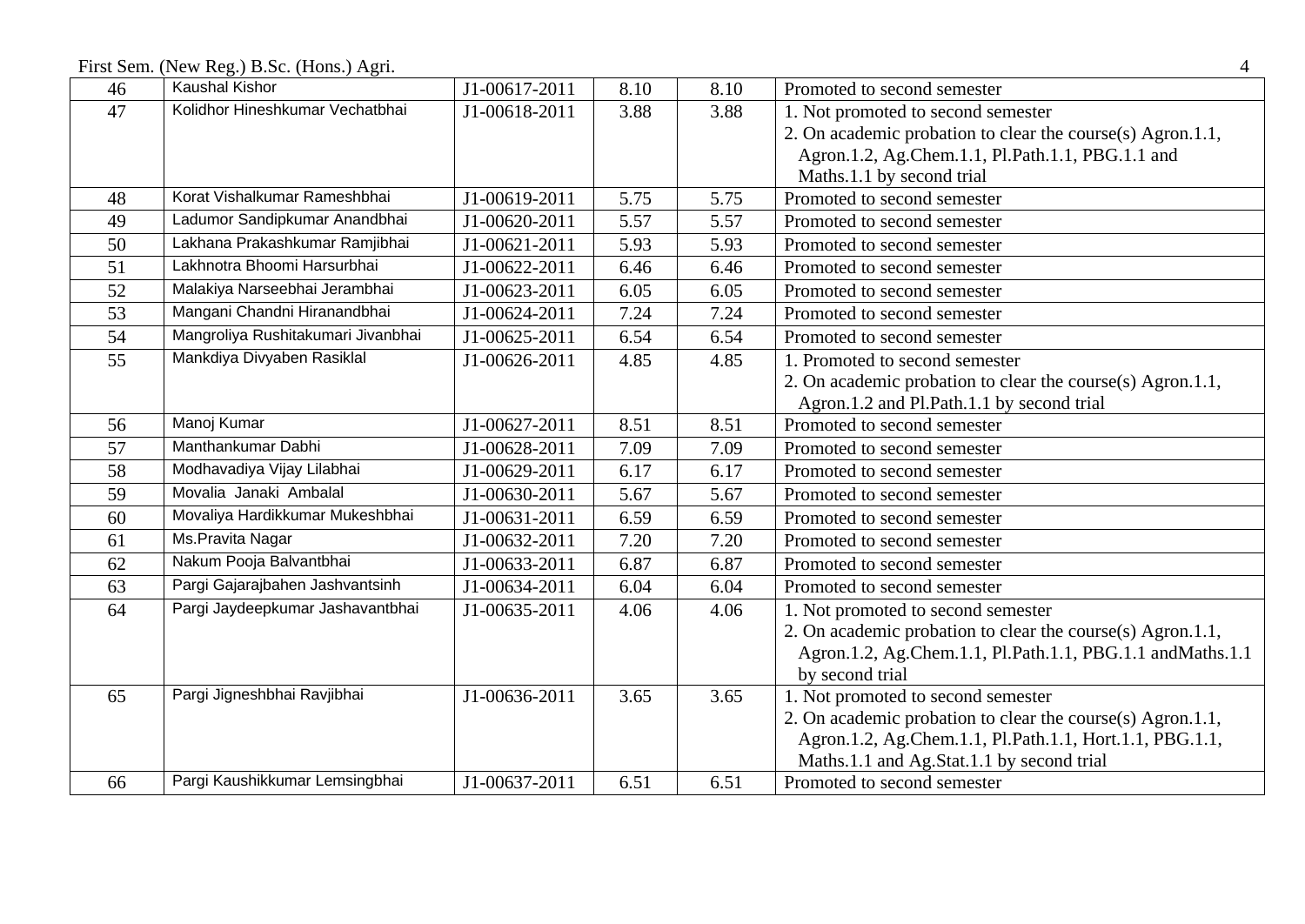First Sem. (New Reg.) B.Sc. (Hons.) Agri. 5

| 67 | Parmar Harshil Vinodbhai        | J1-00638-2011 | 5.43 | 5.43 | 1. Promoted to second semester                                 |
|----|---------------------------------|---------------|------|------|----------------------------------------------------------------|
|    |                                 |               |      |      | 2. On academic probation to clear the course(s) Agron.1.2,     |
|    |                                 |               |      |      | PBG.1.1 and Maths.1.1 by second trial                          |
| 68 | Parmar Jayketu Ashvinbhai       | J1-00639-2011 | 4.88 | 4.88 | 1. Not promoted to second semester                             |
|    |                                 |               |      |      | 2. On academic probation to clear the course(s) Agron.1.1,     |
|    |                                 |               |      |      | Agron.1.2, Pl.Path.1.1, PBG.1.1 and Mat.1.1 by second trial    |
| 69 | Pipaliya Hardik Rameshbhai      | J1-00640-2011 | 4.93 | 4.93 | 1. Promoted to second semester                                 |
|    |                                 |               |      |      | 2. On academic probation to clear the course(s) Agron.1.1 by   |
|    |                                 |               |      |      | second trial                                                   |
| 70 | Pithiya Pravinaben Hamirbhai    | J1-00641-2011 | 6.46 | 6.46 | Promoted to second semester                                    |
| 71 | Ram Hardikkumar Naranbhai       | J1-00642-2011 | 5.15 | 5.15 | 1. Promoted to second semester                                 |
|    |                                 |               |      |      | 2. On academic probation to clear the course(s) Agron.1.1,     |
|    |                                 |               |      |      | Agron.1.2, Pl.Path.1.1 and PBG.1.1 by second trial             |
| 72 | Ramani Jaydeep Ravjibhai        | J1-00643-2011 | 6.09 | 6.09 | Promoted to second semester                                    |
| 73 | Ramani Mitulkumar Labhubhai     | J1-00644-2011 | 5.81 | 5.81 | Promoted to second semester                                    |
| 74 | Ranpariya Vatsal Sanjaybhai     | J1-00645-2011 | 6.37 | 6.37 | Promoted to second semester                                    |
| 75 | Rathod Ruchi Bhupatbhai         | J1-00646-2011 | 6.75 | 6.75 | Promoted to second semester                                    |
| 76 | Rathwa Hardikkumar Kanubhai     | J1-00647-2011 | 5.88 | 5.88 | Promoted to second semester                                    |
| 77 | Rathwa Harsheshkumar Ramalabhai | J1-00648-2011 | 0.00 | 0.00 | 1. Not promoted to second semester                             |
|    |                                 |               |      |      | 2. to clear the course(s) Agron.1.1, Ag.Chem.1.1, Pl.Path.1.1, |
|    |                                 |               |      |      | Hort.1.1, PBG.1.1, Maths.1.1 and Ag.Stat.1.1 by second trial   |
|    |                                 |               |      |      | 3. He has to repeat course Agron.1.2 and Eng.1.1 by second     |
|    |                                 |               |      |      | trial as & when the same are offered                           |
| 78 | Ravi Pandey                     | J1-00649-2011 | 7.49 | 7.49 | Promoted to second semester                                    |
| 79 | Ronit Jaiswal                   | J1-00650-2011 | 8.54 | 8.54 | Promoted to second semester                                    |
| 80 | Rupareliya Vimalkumar Vrajalal  | J1-00651-2011 | 6.91 | 6.91 | Promoted to second semester                                    |
| 81 | Satasiya Parth Ashvinbhai       | J1-00652-2011 | 4.30 | 4.30 | 1. Not promoted to second semester                             |
|    |                                 |               |      |      | 2. On academic probation to clear the course(s) Agron.1.1,     |
|    |                                 |               |      |      | Agron.1.2, Ag.Chem.1.1, Pl.Path.1.1, PBG.1.1 and               |
|    |                                 |               |      |      | Maths.1.1 by second trial                                      |
| 82 | Savaliya Chintan Maganbhai      | J1-00653-2011 | 5.17 | 5.17 | 1. Promoted to second semester                                 |
|    |                                 |               |      |      | 2. On academic probation to clear the course(s) Agron.1.1,     |
|    |                                 |               |      |      | Agron.1.2 and PBG.1.1 by second trial                          |
| 83 | Savaliya Piyushbhai Govindbhai  | J1-00654-2011 | 7.55 | 7.55 | Promoted to second semester                                    |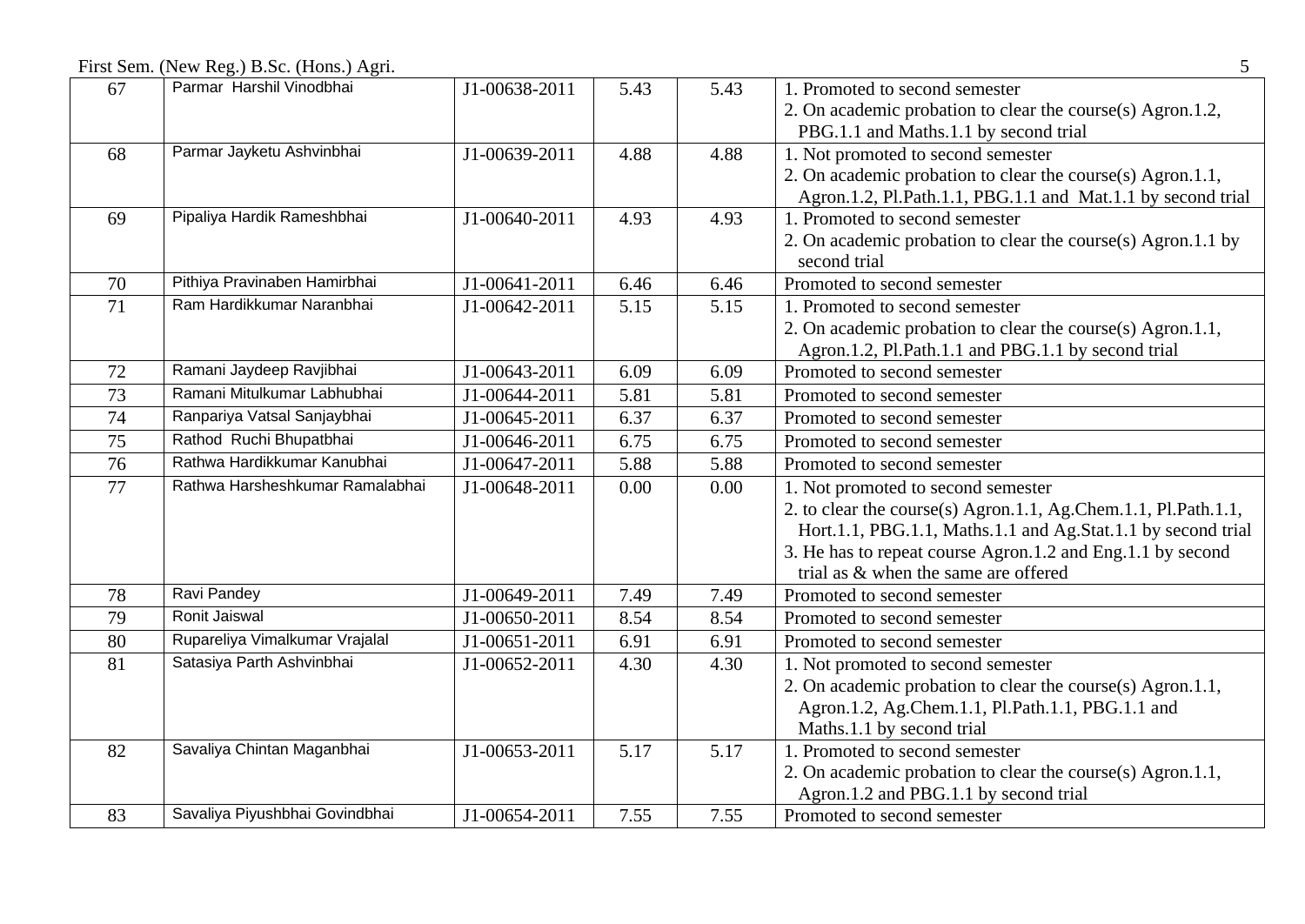First Sem. (New Reg.) B.Sc. (Hons.) Agri. 6

| 84  | Savariya Krishna Natvarlal      | J1-00655-2011 | 6.41 | 6.41 | Promoted to second semester                                  |
|-----|---------------------------------|---------------|------|------|--------------------------------------------------------------|
| 85  | Sejal Ben Muniya                | J1-00656-2011 | 7.10 | 7.10 | Promoted to second semester                                  |
| 86  | Shah Krupaben Vipinchandra      | J1-00657-2011 | 6.26 | 6.26 | Promoted to second semester                                  |
| 87  | Sisara Maheshbhai Narsinhbhai   | J1-00658-2011 | 4.58 | 4.58 | 1. Not promoted to second semester                           |
|     |                                 |               |      |      | 2. On academic probation to clear the course(s) Agron.1.1,   |
|     |                                 |               |      |      | Pl.Path.1.1, Hort.1.1, PBG.1.1 and Ag.Stat.1.1 by second     |
|     |                                 |               |      |      | trial                                                        |
| 88  | Sodavadia Harinanandan Babubhai | J1-00659-2011 | 6.36 | 6.36 | Promoted to second semester                                  |
| 89  | Sondarva Yagnesh Mansukhbhai    | J1-00660-2011 | 7.32 | 7.32 | Promoted to second semester                                  |
| 90  | Suvagiya Jaivik Rameshkumar     | J1-00661-2011 | 3.90 | 3.90 | 1. Not promoted to second semester                           |
|     |                                 |               |      |      | 2. On academic probation to clear the course(s) Agron.1.1,   |
|     |                                 |               |      |      | Agron.1.2, Ag.Chem.1.1, Pl.Path.1.1, Hort.1.1, PBG.1.1 and   |
|     |                                 |               |      |      | Maths.1.1 by second trial                                    |
| 91  | Tank Parakramsinh Bhagvatsinh   | J1-00662-2011 | 4.91 | 4.91 | 1. Promoted to second semester                               |
|     |                                 |               |      |      | 2. On academic probation to clear the course(s) Agron.1.2,   |
|     |                                 |               |      |      | Pl.Path.1.1 and Maths.1.1 by second trial                    |
| 92  | Thumar Divyesh Pravinbhai       | J1-00663-2011 | 6.11 | 6.11 | Promoted to second semester                                  |
| 93  | <b>Umesh Chauhan</b>            | J1-00664-2011 | 7.40 | 7.40 | Promoted to second semester                                  |
| 94  | Vadher Artiben Ashokbhai        | J1-00665-2011 | 6.59 | 6.59 | Promoted to second semester                                  |
| 95  | Vadher Jayveerkumar Aravindbhai | J1-00666-2011 | 4.68 | 4.68 | 1. Promoted to second semester                               |
|     |                                 |               |      |      | 2. On academic probation to clear the course(s) Agron.1.1,   |
|     |                                 |               |      |      | Agron.1.2, Pl.Path.1.1 and PBG.1.1 by second trial           |
| 96  | Vaghela Gaurang Manilal         | J1-00667-2011 | 5.73 | 5.73 | Promoted to second semester                                  |
| 97  | Vakaliya Mustufa Abdulrahim     | J1-00668-2011 | 7.14 | 7.14 | Promoted to second semester                                  |
| 98  | Valaki Ganeshbhai Mavajibhai    | J1-00669-2011 | 4.94 | 4.94 | 1. Promoted to second semester                               |
|     |                                 |               |      |      | 2. On academic probation to clear the course(s) Agron.1.1,   |
|     |                                 |               |      |      | Pl.Path.1.1 and PBG.1.1 by second trial                      |
| 99  | Vasava Dhaval Manubhai          | J1-00670-2011 | 5.14 | 5.14 | 1. Promoted to second semester                               |
|     |                                 |               |      |      | 2. On academic probation to clear the course(s) Agron.1.1,   |
|     |                                 |               |      |      | Agron.1.2, Pl.Path.1.1 and Maths.1.1 by second trial         |
| 100 | Vekariya Aniruddh Nileshkumar   | J1-00671-2011 | 5.63 | 5.63 | Promoted to second semester                                  |
| 101 | Vekariya Chiragkumar Chandulal  | J1-00672-2011 | 5.06 | 5.06 | 1. Promoted to second semester                               |
|     |                                 |               |      |      | 2. On academic probation to clear the course(s) Pl.Path.1.1, |
|     |                                 |               |      |      | PBG.1.1 and Maths.1.1 by second trial                        |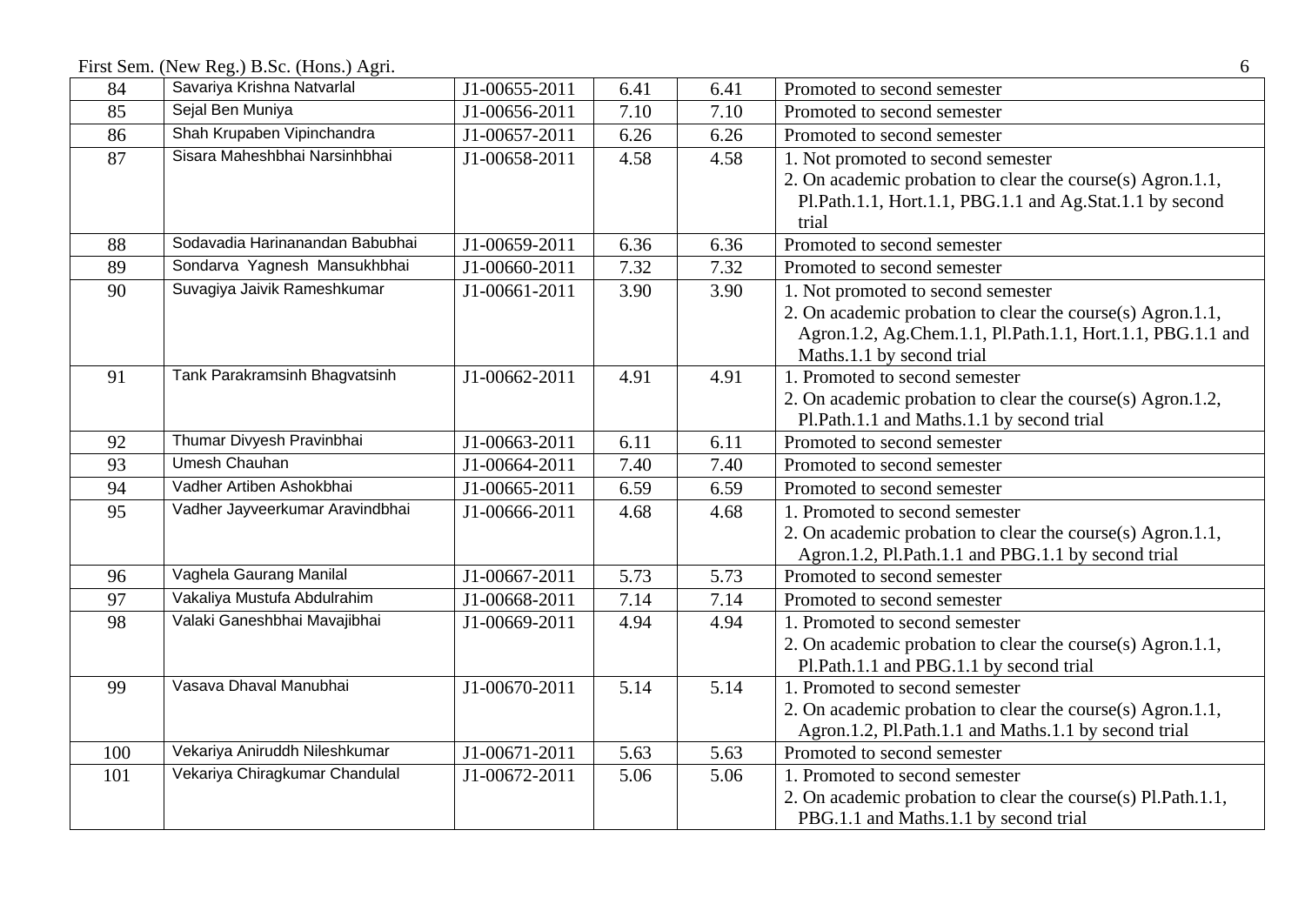First Sem. (New Reg.) B.Sc. (Hons.) Agri. 7

| 102 | Vekariya Sagarkumar Jagdishbhai  | J1-00673-2011 | 7.30 | 7.30 | Promoted to second semester                                     |
|-----|----------------------------------|---------------|------|------|-----------------------------------------------------------------|
| 103 | Vekariya Sandip Rameshbhai       | J1-00674-2011 | 5.83 | 5.83 | Promoted to second semester                                     |
| 104 | <b>Vikram Chauhan</b>            | J1-00675-2011 | 6.67 | 6.67 | Promoted to second semester                                     |
| 105 | Viradia Pinak Sureshbhai         | J1-00676-2011 | 5.80 | 5.80 | Promoted to second semester                                     |
| 106 | Vyas Sandipkumar Vishnubhai      | J1-00677-2011 | 5.63 | 5.63 | 1. Promoted to second semester                                  |
|     |                                  |               |      |      | 2. On academic probation to clear the course(s) Agron.1.2 and   |
|     |                                  |               |      |      | Maths.1.1 by second trial                                       |
| 107 | Yamikkumar Damor                 | J1-00678-2011 | 6.70 | 6.70 | Promoted to second semester                                     |
| 108 | Zala Kinjalben Pratapbhai        | J1-00679-2011 | 6.51 | 6.51 | Promoted to second semester                                     |
| 109 | Zala Lavkumar Bhimshibhai        | J1-00680-2011 | 5.45 | 5.45 | 1. Promoted to second semester                                  |
|     |                                  |               |      |      | 2. On academic probation to clear the course(s) Pl.Path.1.1 and |
|     |                                  |               |      |      | Maths.1.1 by second trial                                       |
|     | <b>FIRST SEMESTER (New Part)</b> |               |      |      |                                                                 |
| 110 | Baldaniya Umeshbhai Babubhai     | J1-00482-2010 | 5.15 | 5.15 | Promoted to second semester                                     |
| 111 | Bed Rahul Parabatbhai            | J1-00486-2010 | 5.20 | 5.20 | 1. Not promoted to second semester                              |
|     |                                  |               |      |      | 2. On academic probation to clear the course(s) Pl.Path.1.1 by  |
|     |                                  |               |      |      | fourth and final trial                                          |
| 112 | Gudrasiya Anilkumar Ramjibhai    | J1-00507-2010 | 5.30 | 5.30 | Promoted to second semester                                     |
| 113 | Maru Milankumar Govindbhai       | J1-00529-2010 | 5.92 | 5.92 | 1. Not promoted to second semester                              |
|     |                                  |               |      |      | 2. On academic probation to clear the course(s) Maths.1.1 by    |
|     |                                  |               |      |      | fourth and final trial                                          |
| 114 | Nimavat Akashkumar Dineshbhai    | J1-00531-2010 | 4.48 | 4.48 | 1. Not promoted to second semester                              |
|     |                                  |               |      |      | 2. On academic probation to clear the course(s) Agron.1.1 and   |
|     |                                  |               |      |      | Agron.1.2 by third trial                                        |
|     |                                  |               |      |      | 3. He has to clear the course(s) Ag.Chem.1.1, Pl.Path.1.1 and   |
|     |                                  |               |      |      | PBG.1.1 by fourth and final trial                               |
| 115 | Palas Nrugmala Maheshchandra     | J1-00533-2010 | 4.94 | 4.94 | 1. Not promoted to second semester                              |
|     |                                  |               |      |      | 2. On academic probation to clear the course(s) Agron.1.2,      |
|     |                                  |               |      |      | Ag.Chem.1.1 and Pl.Path.1.1 by fourth and final trial           |
| 116 | Paneliya Vivek Savjibhai         | J1-00534-2010 | 4.43 | 4.43 | 1. Not promoted to second semester                              |
|     |                                  |               |      |      | 2. On academic probation to clear the course(s) Agron.1.1,      |
|     |                                  |               |      |      | Agron.1.2, Ag.Chem.1.1, Pl.Path.1.1 and PBG.1.1 by fourth       |
|     |                                  |               |      |      | and final trial                                                 |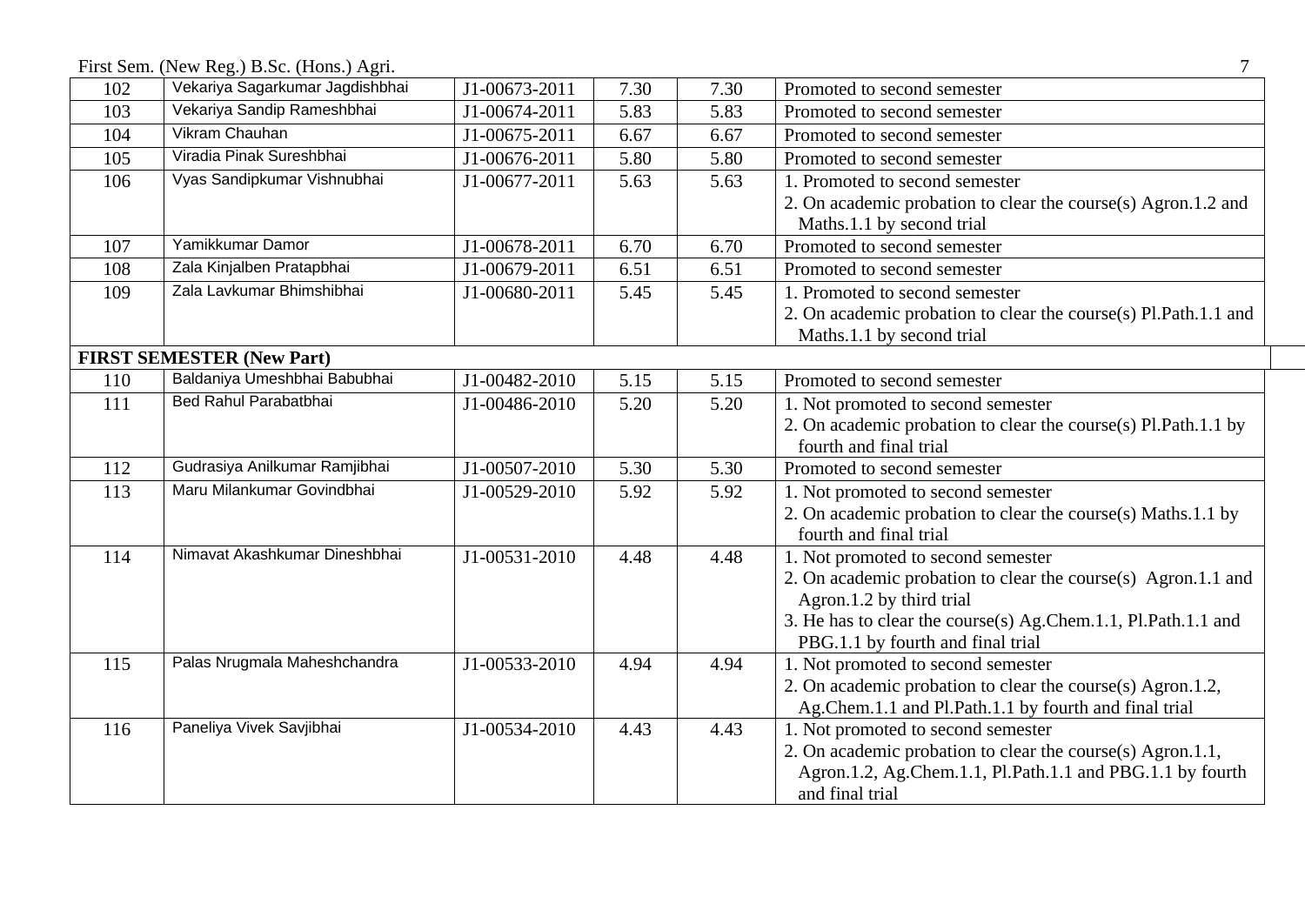First Sem. (New Reg.) B.Sc. (Hons.) Agri. 8

| 117 | Rathod Mansukh Hakabhai         | J1-00545-2010 | 5.17 | 5.17 | 1. Not promoted to second semester                            |
|-----|---------------------------------|---------------|------|------|---------------------------------------------------------------|
|     |                                 |               |      |      | 2. On academic probation to clear the course(s) Agron.1.2 and |
|     |                                 |               |      |      | Pl. Path. 1.1 by fourth and final trial                       |
| 118 | Vadaliya Ajay Kesarbhai         | J1-00558-2010 | 6.35 | 6.35 | Promoted to second semester                                   |
| 119 | Dhola Pradipkumar Harsurbhai    | J1-00413-2009 | 5.28 | 5.28 | 1. Not promoted to second semester                            |
|     |                                 |               |      |      | 2. Discontinued from Uni. Enrolment due to failure to clear   |
|     |                                 |               |      |      | the course Pl.Path.1.1 by fourth & final trial                |
| 120 | Rakholiya Anilkumar Gordhanbhai | J1-00457-2009 | 5.24 | 5.24 | 1. Not promoted to second semester                            |
|     |                                 |               |      |      | 2. Discontinued from Uni. Enrolment due to failure to clear   |
|     |                                 |               |      |      | the course Pl.Path.1.1 by fifth special trial                 |

## No. JAU / REG / EXAM / T-2 / 1-3 / 2012 **REGISTRAR** Date: 02 / 01 / 2012

- 1. The Principal, College of Agriculture, JAU, Junagadh (5 copies)<br>2. The Director of Students Welfare, JAU, Junagadh
- 2. The Director of Students Welfare, JAU, Junagadh<br>
3. Table-4 of this branch
- Table-4 of this branch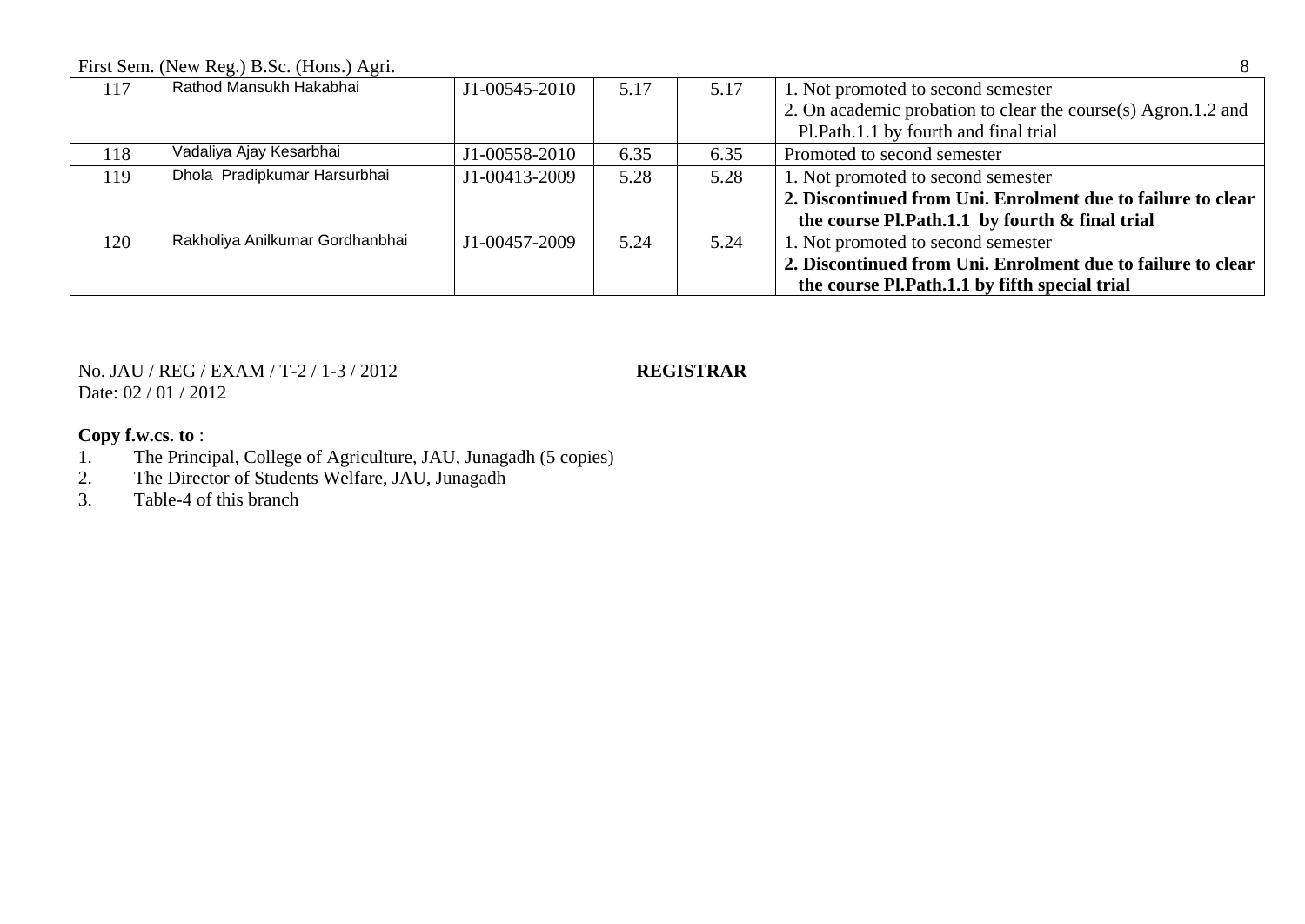Result of SECOND SEMESTER (New Supple.) of B.Sc. (Hons.) Agri. degree course examination conducted by the Junagadh Agricultural University in the month of December-2011 at College of Agriculture, JAU, Junagadh is declared as under.

| Seat No.       | Name                             | Registration<br>Number | G.P.A.<br>obtained<br>(10.00)<br>basis | C.G.P.A.<br>obtained<br>(10.00)<br>basis | <b>REMARKS</b>                                                                                   |
|----------------|----------------------------------|------------------------|----------------------------------------|------------------------------------------|--------------------------------------------------------------------------------------------------|
| $\mathbf{1}$   | Adroja Hardik Laxmanbhai         | J1-00473-2010          | 6.57                                   | 6.51                                     | Promoted to fourth semester                                                                      |
| $\overline{2}$ | Ahir Dharmeshkumar Kanubhai      | J1-00474-2010          | 6.29                                   | 6.05                                     | Promoted to fourth semester                                                                      |
| 3              | Arpit Gaur                       | J1-00477-2010          | 7.13                                   | 7.22                                     | Promoted to fourth semester                                                                      |
| $\overline{4}$ | Bagathariya Hiral Dipakbhai      | J1-00479-2010          | 6.91                                   | 6.68                                     | Promoted to fourth semester                                                                      |
| 5              | Baladaniya Bhaveshbhai Kababhai  | J1-00480-2010          | 6.43                                   | 6.11                                     | Promoted to fourth semester                                                                      |
| 6              | Baldaniya Jagdishbhai Dulabhai   | J1-00481-2010          | 6.16                                   | 5.92                                     | Promoted to fourth semester                                                                      |
| $\overline{7}$ | Bamaniya Vimalkumar Parvatsinh   | J1-00483-2010          | 6.30                                   | 6.04                                     | Promoted to fourth semester                                                                      |
| 8              | Barad Dana Arajanbhai            | J1-00485-2010          | 6.39                                   | 6.08                                     | Promoted to fourth semester                                                                      |
| 9              | <b>Bhad Mamtaben Dhirubhai</b>   | J1-00487-2010          | 6.83                                   | 6.37                                     | Promoted to fourth semester                                                                      |
| 10             | Bhoi Riteshkumar Dalsingbhai     | J1-00394-2009          | 5.87                                   | 5.52                                     | Promoted to fourth semester with the condition to clear the                                      |
|                |                                  |                        |                                        |                                          | course Ag.Stat.2.2 by third trial in Make-up exam                                                |
| 11             | Charel Jigneshkumar Mahendrasinh | J1-00397-2009          | 6.19                                   | 5.76                                     | 1. Conditionally promoted to fourth semester                                                     |
|                |                                  |                        |                                        |                                          | 2. He has to clear the course Ag.Stat.2.2 by third trial in                                      |
|                |                                  |                        |                                        |                                          | Make-up exam                                                                                     |
|                |                                  |                        |                                        |                                          | 3. He has also to clear the course(s) Agron.3.5 and PBG.3.3<br>of third semester by second trial |
| 12             | Chetariya Chana Pithabhai        | J1-00496-2010          | 6.76                                   | 6.41                                     | Promoted to fourth semester                                                                      |
| 13             | Chhotala Maheshkumar Abhalbhai   | J1-00497-2010          | 6.08                                   | 6.12                                     | Promoted to fourth semester                                                                      |
| 14             | Dalvadi Ankur Chandulal          | J1-00404-2009          | 5.60                                   | 5.46                                     | 1. Conditionally promoted to fourth semester                                                     |
|                |                                  |                        |                                        |                                          | 2. He has to clear the course Ag.Stat.2.2 by third trial in                                      |
|                |                                  |                        |                                        |                                          | Make-up exam                                                                                     |
|                |                                  |                        |                                        |                                          | 3. He has also to clear the course(s) Pl.Phy.3.1 of third                                        |
|                |                                  |                        |                                        |                                          | semester by second trial                                                                         |
| 15             | Damor Vijaykumar Amarabhai       | J1-00499-2010          | 5.83                                   | 5.71                                     | Promoted to fourth semester                                                                      |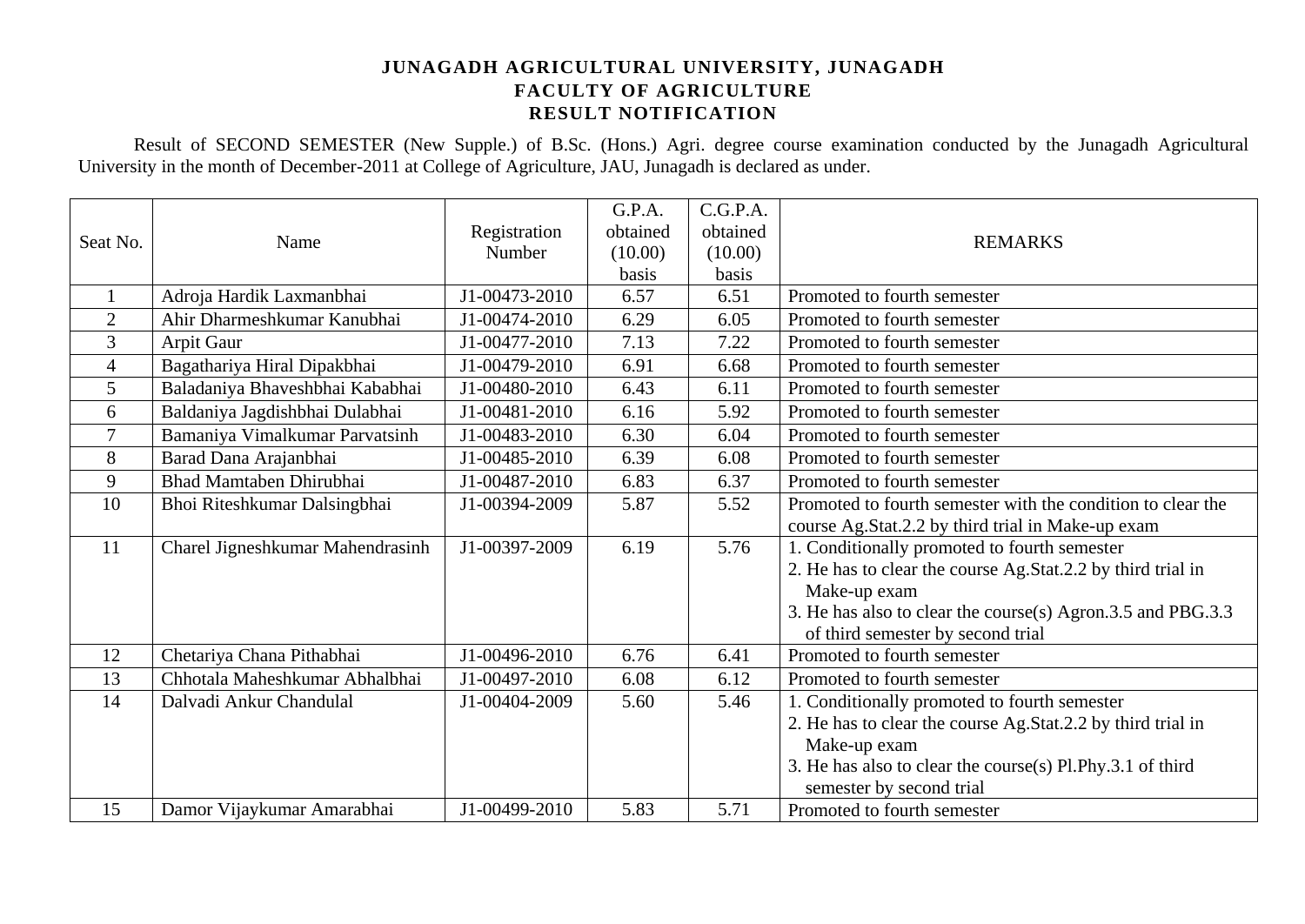Second Sem. (New Sup.) B.Sc. (Hons.) Agri 2

| 16 | Gadhiya Rohit Goradhanbhai       | J1-00504-2010 | 5.65 | 5.51 | 1. Conditionally promoted to fourth semester                   |
|----|----------------------------------|---------------|------|------|----------------------------------------------------------------|
|    |                                  |               |      |      | 2. He has to clear the course PBG.2.2 by third trial in Make-  |
|    |                                  |               |      |      | up exam                                                        |
|    |                                  |               |      |      | 3. He has also to clear the course(s) PBG.3.3 of third         |
|    |                                  |               |      |      | semester by second trial                                       |
| 17 | Gohil Raju Madhubhai             | J1-00505-2010 | 5.84 | 5.58 | Promoted to fourth semester                                    |
| 18 | Goswami Gayatri Janakgiri        | J1-00506-2010 | 6.17 | 5.97 | Promoted to fourth semester                                    |
| 19 | Hadiya Bharatbhai Maganbhai      | J1-00508-2010 | 5.60 | 5.52 | 1. Conditionally promoted to fourth semester                   |
|    |                                  |               |      |      | 2. He has to clear the course Ag.Stat.2.2 by third trial in    |
|    |                                  |               |      |      | Make-up exam                                                   |
|    |                                  |               |      |      | 3. He has also to clear the course(s) Pl.Phy.3.1 and           |
|    |                                  |               |      |      | Ag.Econ.3.2 of third semester by second trial                  |
| 20 | Haripara Kalpeshkumar Rameshbhai | J1-00511-2010 | 5.65 | 5.63 | 1. Conditionally promoted to fourth semester                   |
|    |                                  |               |      |      | 2. He has to clear the course Ag.Stat.2.2 by third trial in    |
|    |                                  |               |      |      | Make-up exam                                                   |
|    |                                  |               |      |      | 3. He has also to clear the course(s) Agron.3.5 and Pl.Phy.3.1 |
|    |                                  |               |      |      | of third semester by second trial                              |
| 21 | Jadeja Amardipsinh Sukhdevsinh   | J1-00512-2010 | 5.62 | 5.70 | Promoted to fourth semester                                    |
| 22 | Jambukiya Ronakbhai Ishvarbhai   | J1-00513-2010 | 5.55 | 5.60 | Promoted to fourth semester                                    |
| 23 | Kanani Atulkumar Rameshbhai      | J1-00517-2010 | 5.98 | 5.81 | 1. Conditionally promoted to fourth semester                   |
|    |                                  |               |      |      | 2. He has to clear the course Ag.Stat.2.2 by third trial in    |
|    |                                  |               |      |      | Make-up exam                                                   |
|    |                                  |               |      |      | 3. He has also to clear the course(s) PBG.3.3 of third         |
|    |                                  |               |      |      | semester by second trial                                       |
| 24 | Karangia Naran Kesurbhai         | J1-00520-2010 | 6.77 | 6.31 | Promoted to fourth semester                                    |
| 25 | Kokni Pritikumari Dhirubhai      | J1-00522-2010 | 5.73 | 5.58 | Promoted to fourth semester                                    |
| 26 | Ladumor Jagadish Govindbhai      | J1-00524-2010 | 6.13 | 6.01 | Promoted to fourth semester                                    |
| 27 | Pampaniya Arashi Govindbhai      | J1-00448-2009 | 6.15 | 5.90 | Promoted to fourth semester                                    |
| 28 | Pargi Sanjaykumar Ravajibhai     | J1-00451-2009 | 4.84 | 5.06 | 1. Not promoted to fourth semester                             |
|    |                                  |               |      |      | 2. On academic probation to clear the course(s) Ag.Stat.2.2    |
|    |                                  |               |      |      | and PBG.2.2 by third trial                                     |
|    |                                  |               |      |      | 3. He has also to clear the course(s) Agron.3.5, PBG.3.3 and   |
|    |                                  |               |      |      | Pl.Phy.3.1 1 of third semester by second trial                 |
| 29 | Patel Kashyapkumar Vasanbhai     | J1-00538-2010 | 7.14 | 6.88 | Promoted to fourth semester                                    |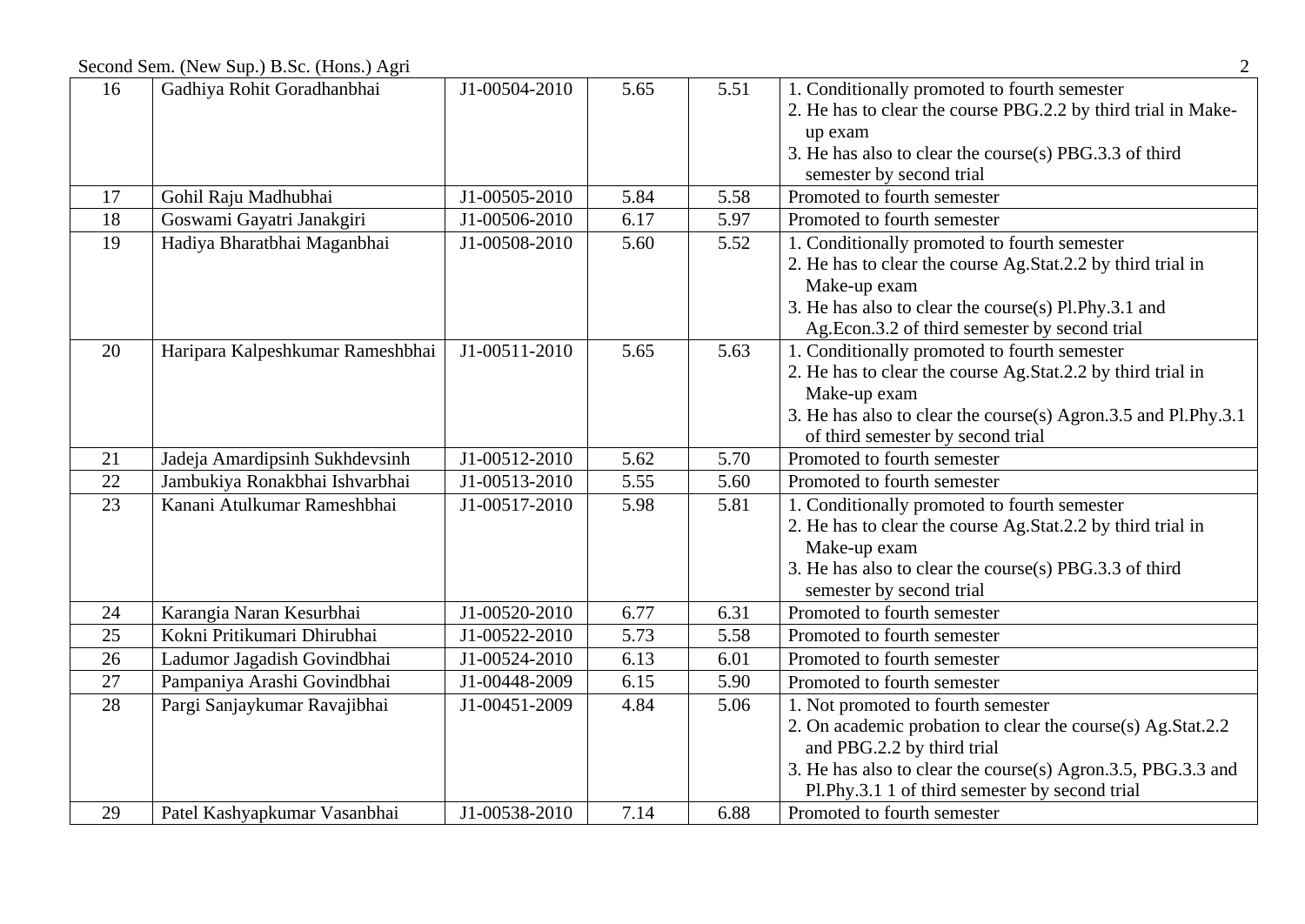Second Sem. (New Sup.) B.Sc. (Hons.) Agri 3

|    | $\circ$                        |               |      |      |                                                              |
|----|--------------------------------|---------------|------|------|--------------------------------------------------------------|
| 30 | Patel Rajesh Haribhai          | J1-00454-2009 | 6.79 | 6.23 | Promoted to fourth semester                                  |
| 31 | Rakholiya Jaydip Harsukhbhai   | J1-00542-2010 | 6.77 | 6.38 | Promoted to fourth semester                                  |
| 32 | Rathwa Alpeshbhai Damabhai     | J1-00459-2009 | 6.14 | 5.75 | Promoted to fourth semester                                  |
| 33 | Rathwa Mineshbhai Gamjibhai    | J1-00547-2010 | 6.18 | 5.94 | Promoted to fourth semester                                  |
| 34 | Savaliya Rohitkumar Rameshbhai | J1-00553-2010 | 5.85 | 5.72 | Promoted to fourth semester                                  |
| 35 | Solanki Jignasa Nathabhai      | J1-00554-2010 | 6.40 | 6.16 | Promoted to fourth semester                                  |
| 36 | Trambadiya Rajkumar Dilipbhai  | J1-00557-2010 | 5.90 | 5.86 | 1. Conditionally promoted to fourth semester                 |
|    |                                |               |      |      | 2. He has to clear the course Ag.Stat.2.2 by third trial in  |
|    |                                |               |      |      | Make-up exam                                                 |
|    |                                |               |      |      | 3. He has also to clear the course(s) PBG.3.3 and Pl.Phy.3.1 |
|    |                                |               |      |      | of third semester by second trial                            |
| 37 | Vasava Ashishkumar Karasanbhai | J1-00564-2010 | 6.85 | 6.49 | Promoted to fourth semester                                  |
| 38 | Yusufzai Sana Aftabkhan        | J1-00568-2010 | 7.43 | 7.22 | Promoted to fourth semester                                  |
| 39 | Zala Ishitaben Mansing         | J1-00569-2010 | 6.31 | 6.02 | Promoted to fourth semester                                  |
| 40 | Zala Mohitkumar Jaysinhbhai    | J1-00570-2010 | 6.82 | 6.40 | Promoted to fourth semester                                  |
| 41 | Thummar Chiragkumar Ukabhai    | J1-00464-2009 | 5.72 | 5.69 | Promoted to fourth semester                                  |
| 42 | Barad Harisinh Laxmansinh      | J1-00296-2008 | 5.74 | 5.53 | 1. Conditionally promoted to fourth semester                 |
|    |                                |               |      |      | 2. He has to clear the course Ag.Stat.2.2 by third trial in  |
|    |                                |               |      |      | Make-up exam                                                 |
|    |                                |               |      |      | 3. He has also to clear the course(s) Agron.3.5, Pl.Phy.3.1  |
|    |                                |               |      |      | and Ag.Econ.3.2 of third semester by second trial            |
| 43 | Makwana Akashkumar Bhupatrai   | J1-00338-2008 | 5.71 | 5.80 | Promoted to fourth semester                                  |
| 44 | Chaudhari Shreyanskumar        | J1-00304-2008 | 5.60 | 5.64 | Promoted to fourth semester                                  |
|    | Narendrabhai                   |               |      |      |                                                              |

No. JAU / REG / EXAM / T-2 / 4--6 / 2012 **REGISTRAR** Date: 02 / 01 / 2012

- 1. The Principal, College of Agriculture, JAU, Junagadh (5 copies)
- 2. The Director of Students Welfare, JAU, Junagadh<br>
3. Table-4 of this branch
- Table-4 of this branch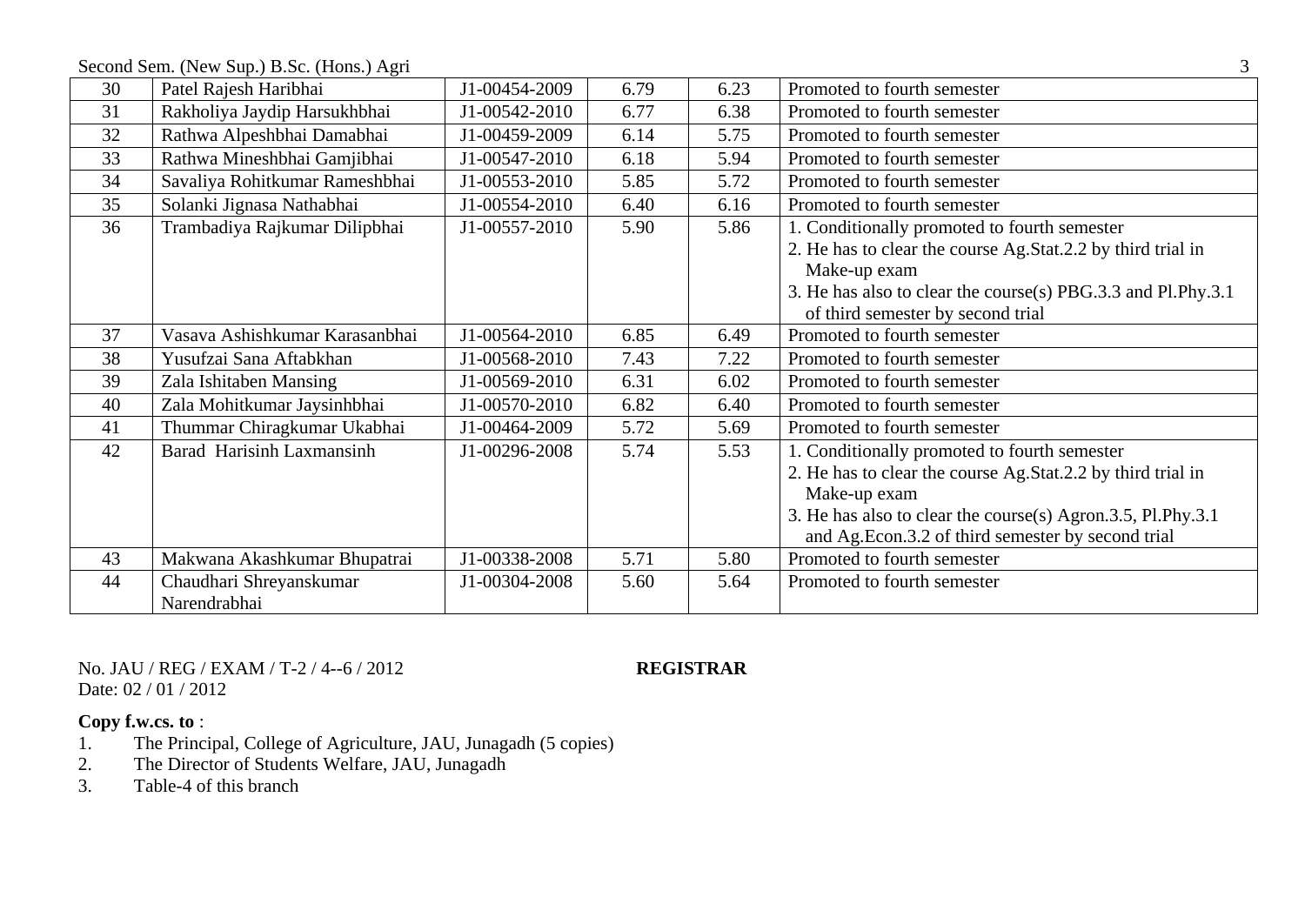Result of THIRD SEMESTER (New Regular) of B.Sc. (Hons.) Agri. degree course examination conducted by the Junagadh Agricultural University in the month of December-2011 at College of Agriculture, JAU, Junagadh is declared as under.

|                |                                 |               | G.P.A.   | C.G.P.A. |                                                            |
|----------------|---------------------------------|---------------|----------|----------|------------------------------------------------------------|
| Seat           | Name                            | Registration  | obtained | obtained | <b>REMARKS</b>                                             |
| No.            |                                 | Number        | (10.00)  | (10.00)  |                                                            |
|                |                                 |               | basis    | basis    |                                                            |
|                | Aditya Kumar                    | J1-00472-2010 | 8.36     | 8.36     | Promoted to fourth semester                                |
| $\overline{2}$ | Adroja Hardik Laxmanbhai        | J1-00473-2010 | 6.46     | 6.49     | Promoted to fourth semester                                |
| 3              | Ahir Dharmeshkumar Kanubhai     | J1-00474-2010 | 6.23     | 6.11     | Promoted to fourth semester                                |
| $\overline{4}$ | Amar Singh Ohari                | J1-00475-2010 | 7.13     | 7.33     | Promoted to fourth semester                                |
| 5              | Amreliya Maulikkumar Ganeshbhai | J1-00476-2010 | 6.56     | 6.46     | Promoted to fourth semester                                |
| 6              | Arpit Gaur                      | J1-00477-2010 | 6.72     | 7.05     | Promoted to fourth semester                                |
| $\overline{7}$ | Badi Ziyauddin Alibhai          | J1-00478-2010 | 7.11     | 7.04     | Promoted to fourth semester                                |
| 8              | Bagathariya Hiral Dipakbhai     | J1-00479-2010 | 7.24     | 6.87     | Promoted to fourth semester                                |
| 9              | Baladaniya Bhaveshbhai Kababhai | J1-00480-2010 | 6.13     | 6.12     | 1. Promoted to fourth semester                             |
|                |                                 |               |          |          | 2. On academic probation to clear the course(s) PBG.3.3 by |
|                |                                 |               |          |          | second trial                                               |
| 10             | Balas Tushar Karshanbhai        | J1-00387-2009 | 6.08     | 6.25     | Promoted to fourth semester                                |
| 11             | Baldaniya Jagdishbhai Dulabhai  | J1-00481-2010 | 6.13     | 5.99     | Promoted to fourth semester                                |
| 12             | Bamaniya Vimalkumar Parvatsinh  | J1-00483-2010 | 6.08     | 6.05     | Promoted to fourth semester                                |
| 13             | Barad Harisinh Laxmansinh       | J1-00296-2008 | 5.44     | 5.42     | 1. Conditionally promoted to fourth semester               |
|                |                                 |               |          |          | 2. On academic probation to clear the course(s) Agron.3.5, |
|                |                                 |               |          |          | Pl.Phy.3.1 and Ag.Econ.3.2 by second trial                 |
|                |                                 |               |          |          | 3. He has also to clear the course Ag.Stat.2.2 of second   |
|                |                                 |               |          |          | semester by third trial in Make-up exam                    |
| 14             | Barad Dana Arajanbhai           | J1-00485-2010 | 5.87     | 6.01     | 1. Promoted to fourth semester                             |
|                |                                 |               |          |          | 2. On academic probation to clear the course(s) PBG.3.3 by |
|                |                                 |               |          |          | second trial                                               |
| 15             | <b>Bhad Mamtaben Dhirubhai</b>  | J1-00487-2010 | 6.87     | 6.54     | Promoted to fourth semester                                |
| 16             | Bhadani Dhavalkumar Jaysukhlal  | J1-00488-2010 | 7.59     | 7.06     | Promoted to fourth semester                                |
| 17             | Bhalodia Nilkumar Ashokbhai     | J1-00489-2010 | 6.18     | 6.16     | Promoted to fourth semester                                |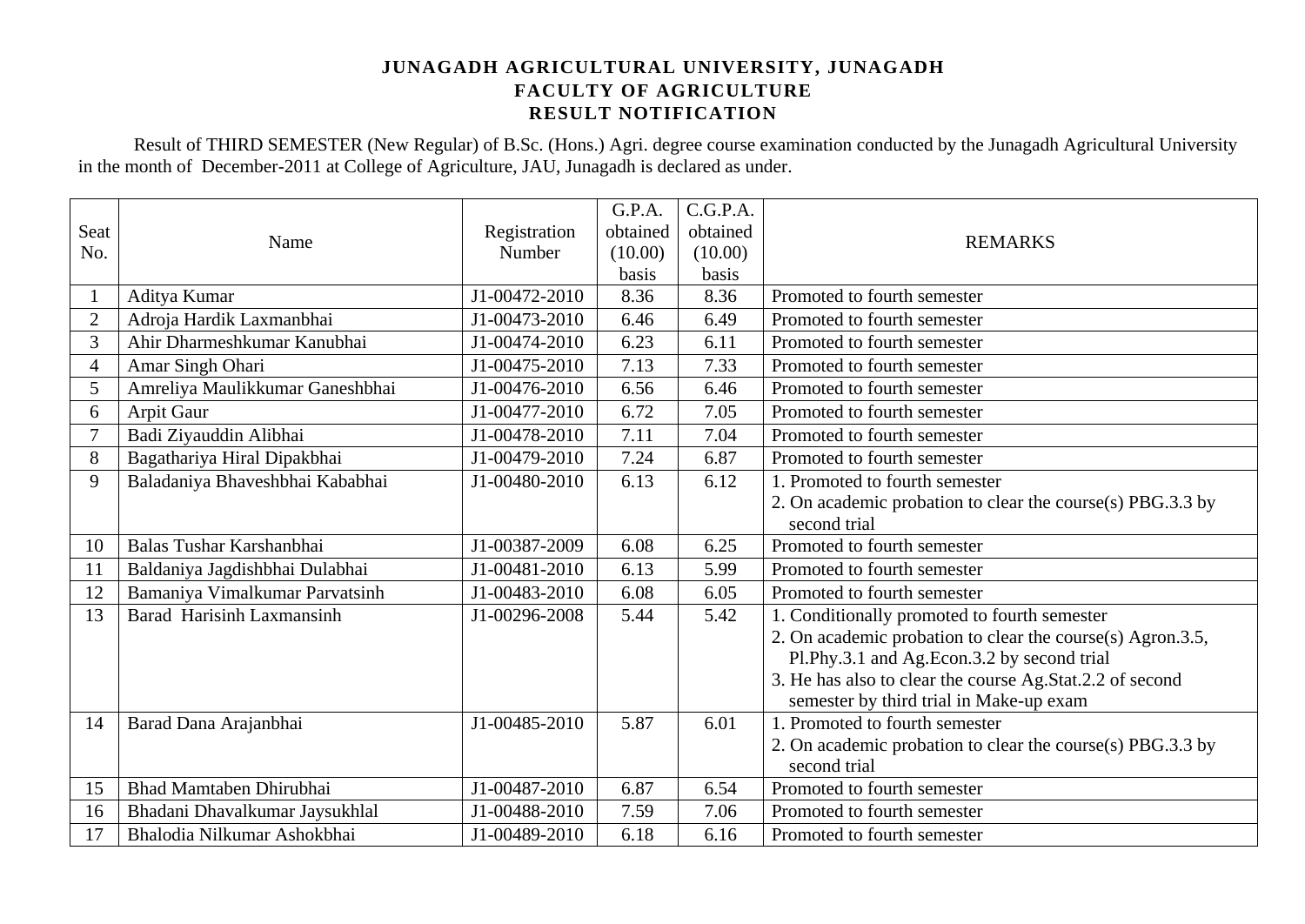Third Sem. (New Reg.) B.Sc. (Hons.) Agri 2

| 18 | Bhanderi Keyur Ranchhodbhai       | J1-00490-2010 | 6.05 | 6.04 | Promoted to fourth semester                                     |
|----|-----------------------------------|---------------|------|------|-----------------------------------------------------------------|
| 19 | Bhanderi Tushar Jayantilal        | J1-00491-2010 | 7.46 | 7.34 | Promoted to fourth semester                                     |
| 20 | Bhoi Riteshkumar Dalsingbhai      | J1-00394-2009 | 6.13 | 5.73 | Promoted to fourth semester with the condition to clear the     |
|    |                                   |               |      |      | course Ag.Stat.2.2 of second semester by third trial in Make-up |
|    |                                   |               |      |      | exam                                                            |
| 21 | Bhoraniya Parth Jayantilal        | J1-00492-2010 | 7.03 | 6.85 | Promoted to fourth semester                                     |
| 22 | Chandravadiya Tejalben Khimjibhai | J1-00493-2010 | 7.30 | 7.42 | Promoted to fourth semester                                     |
| 23 | Chapdiya Foramben Ashokbhai       | J1-00494-2010 | 7.32 | 6.91 | Promoted to fourth semester                                     |
| 24 | Charel Jigneshkumar Mahendrasinh  | J1-00397-2009 | 5.21 | 5.58 | 1. Conditionally promoted to fourth semester                    |
|    |                                   |               |      |      | 2. On academic probation to clear the course(s) Agron.3.5 and   |
|    |                                   |               |      |      | PBG.3.3 by second trial                                         |
|    |                                   |               |      |      | 3. He has also to clear the course Ag.Stat.2.2 of second        |
|    |                                   |               |      |      | semester by third trial in Make-up exam                         |
| 25 | Chauhan Shital Amrutbhai          | N1-00443-2010 | 5.74 | 5.84 | 1. Promoted to fourth semester                                  |
|    |                                   |               |      |      | 2. On academic probation to clear the course(s) Pl.Phy.3.1 by   |
|    |                                   |               |      |      | second trial                                                    |
| 26 | Chavadhari Ratilal Motibhai       | J1-00495-2010 | 7.95 | 7.97 | Promoted to fourth semester                                     |
| 27 | Chetariya Chana Pithabhai         | J1-00496-2010 | 6.37 | 6.40 | Promoted to fourth semester                                     |
| 28 | Chhotala Maheshkumar Abhalbhai    | J1-00497-2010 | 6.04 | 6.09 | Promoted to fourth semester                                     |
| 29 | Dadhania Vaibhav Pravinkumar      | J1-00498-2010 | 6.37 | 6.20 | Promoted to fourth semester                                     |
| 30 | Dalvadi Ankur Chandulal           | J1-00404-2009 | 5.46 | 5.46 | 1. Conditionally promoted to fourth semester                    |
|    |                                   |               |      |      | 2. On academic probation to clear the course(s) Pl.Phy.3.1 by   |
|    |                                   |               |      |      | second trial                                                    |
|    |                                   |               |      |      | 3. He has also to clear the course Ag.Stat.2.2 of second        |
|    |                                   |               |      |      | semester by third trial in Make-up exam                         |
| 31 | Damor Vijaykumar Amarabhai        | J1-00499-2010 | 5.37 | 5.59 | 1. Promoted to fourth semester                                  |
|    |                                   |               |      |      | 2. On academic probation to clear the course(s) Agron.3.5 and   |
|    |                                   |               |      |      | Pl.Phy.3.1 by second trial                                      |
| 32 | Dinesh Kumar Yadav                | J1-00501-2010 | 8.67 | 8.72 | Promoted to fourth semester                                     |
| 33 | Dodiya Kalapi Dudabhai            | J1-00502-2010 | 6.74 | 6.54 | Promoted to fourth semester                                     |
| 34 | Domadiya Hiralkumar Maheshbhai    | J1-00503-2010 | 7.36 | 7.06 | Promoted to fourth semester                                     |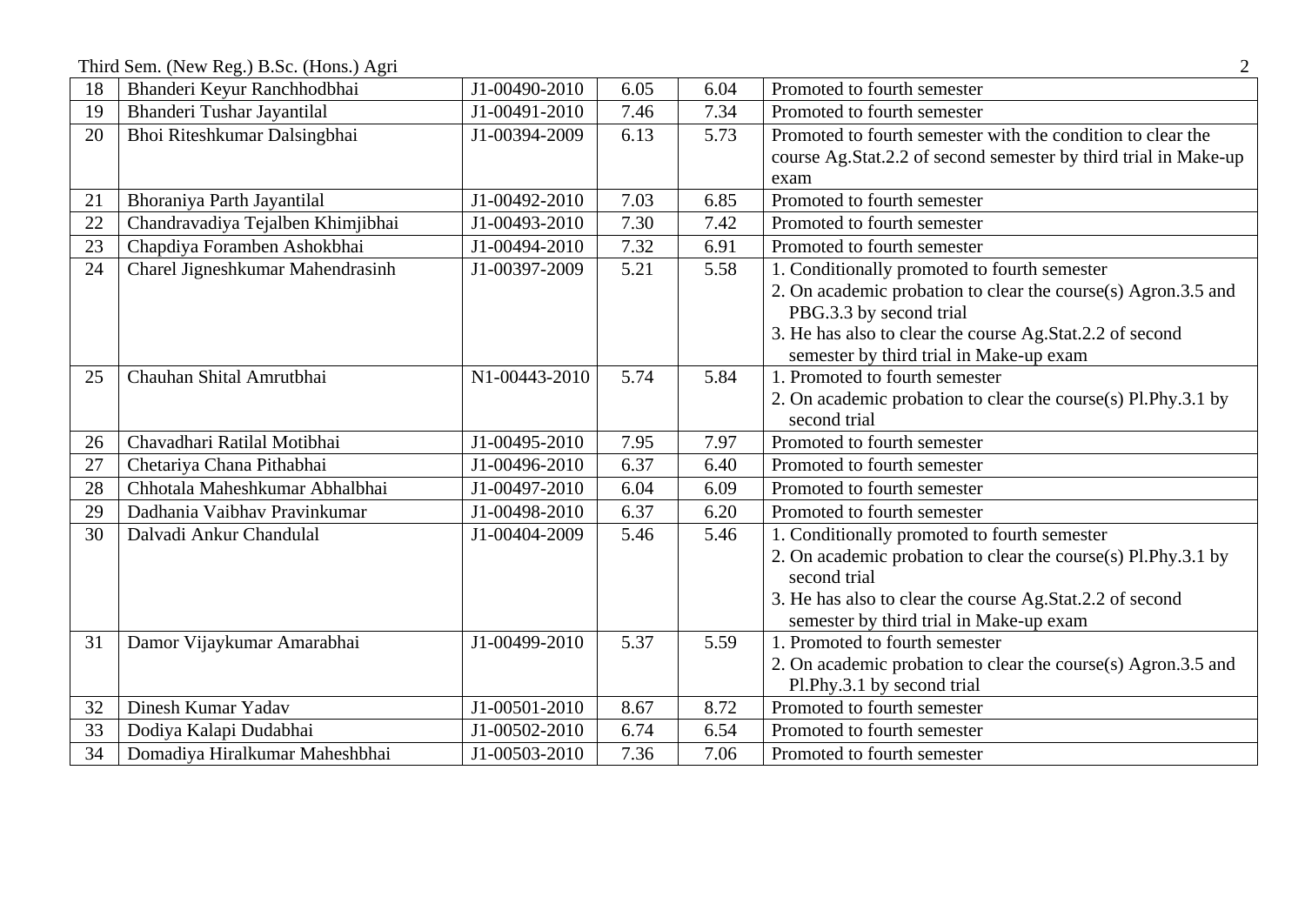Third Sem. (New Reg.) B.Sc. (Hons.) Agri 3

| 35 | Gadhiya Rohit Goradhanbhai       | J1-00504-2010 | 5.70 | 5.58 | 1. Conditionally promoted to fourth semester                   |
|----|----------------------------------|---------------|------|------|----------------------------------------------------------------|
|    |                                  |               |      |      | 2. On academic probation to clear the course(s) PBG.3.3 by     |
|    |                                  |               |      |      | second trial                                                   |
|    |                                  |               |      |      | 3. He has also to clear the course PBG.2.2 of second semester  |
|    |                                  |               |      |      | by third trial in Make-up exam                                 |
| 36 | Gohil Raju Madhubhai             | J1-00505-2010 | 5.92 | 5.69 | Promoted to fourth semester                                    |
| 37 | Goswami Gayatri Janakgiri        | J1-00506-2010 | 5.83 | 5.92 | Promoted to fourth semester                                    |
| 38 | Hadiya Bharatbhai Maganbhai      | J1-00508-2010 | 5.49 | 5.51 | 1. Conditionally promoted to fourth semester                   |
|    |                                  |               |      |      | 2. On academic probation to clear the course(s) Pl.Phy.3.1 and |
|    |                                  |               |      |      | Ag.Econ.3.2 by second trial                                    |
|    |                                  |               |      |      | 3. He has also to clear the course Ag.Stat.2.2 of second       |
|    |                                  |               |      |      | semester by third trial in Make-up exam                        |
| 39 | Hadiya Bharatkumar Vashrambhai   | J1-00321-2008 | 5.70 | 5.79 | 1. Promoted to fourth semester                                 |
|    |                                  |               |      |      | 2. On academic probation to clear the course(s) PBG.3.3 by     |
|    |                                  |               |      |      | second trial                                                   |
| 40 | Hadiya Lalji Masaribhai          | J1-00510-2010 | 6.00 | 6.20 | Promoted to fourth semester                                    |
| 41 | Haripara Kalpeshkumar Rameshbhai | J1-00511-2010 | 5.41 | 5.56 | 1. Conditionally promoted to fourth semester                   |
|    |                                  |               |      |      | 2. On academic probation to clear the course(s) Agron.3.5 and  |
|    |                                  |               |      |      | Pl.Phy.3.1 by second trial                                     |
|    |                                  |               |      |      | 3. He has also to clear the course Ag.Stat.2.2 of second       |
|    |                                  |               |      |      | semester by third trial in Make-up exam                        |
| 42 | Jadeja Amardipsinh Sukhdevsinh   | J1-00512-2010 | 5.96 | 5.79 | 1. Promoted to fourth semester                                 |
|    |                                  |               |      |      | 2. On academic probation to clear the course(s) PBG.3.3 by     |
|    |                                  |               |      |      | second trial                                                   |
| 43 | Jambukiya Ronakbhai Ishvarbhai   | J1-00513-2010 | 5.88 | 5.70 | Promoted to fourth semester                                    |
| 44 | Javiya Pratikkumar Pravinbhai    | J1-00514-2010 | 7.41 | 7.40 | Promoted to fourth semester                                    |
| 45 | Jignesh Kadiyara                 | J1-00515-2010 | 7.51 | 7.40 | Promoted to fourth semester                                    |
| 46 | Jitendra Kumar                   | J1-00516-2010 | 6.86 | 6.49 | Promoted to fourth semester                                    |
| 47 | Kanani Atulkumar Rameshbhai      | J1-00517-2010 | 5.76 | 5.79 | 1. Conditionally promoted to fourth semester                   |
|    |                                  |               |      |      | 2. On academic probation to clear the course(s) PBG.3.3 by     |
|    |                                  |               |      |      | second trial                                                   |
|    |                                  |               |      |      | 3. He has also to clear the course Ag.Stat.2.2 of second       |
|    |                                  |               |      |      | semester by third trial in Make-up exam                        |
| 48 | Kaneria Sagar Chandubhai         | J1-00518-2010 | 6.57 | 6.50 | Promoted to fourth semester                                    |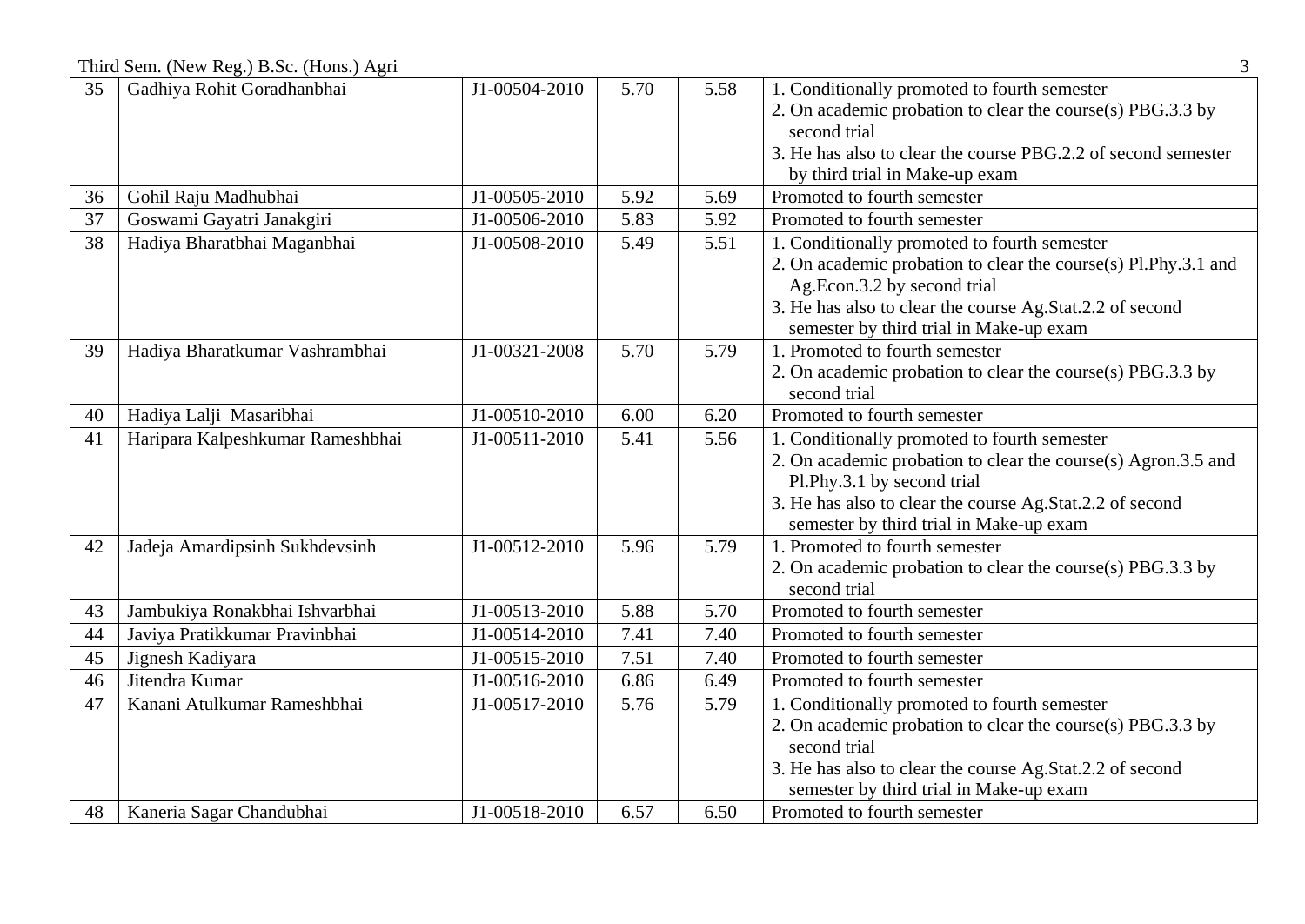Third Sem. (New Reg.) B.Sc. (Hons.) Agri 4

| 49              | Kantariya Jagdishbhai Karashanbhai | J1-00519-2010 | 7.54 | 7.48 | Promoted to fourth semester                                   |
|-----------------|------------------------------------|---------------|------|------|---------------------------------------------------------------|
| 50              | Karangia Naran Kesurbhai           | J1-00520-2010 | 6.35 | 6.32 | Promoted to fourth semester                                   |
| 51              | Kavar Nikunjkumar Rameshbhai       | J1-00432-2009 | 5.81 | 5.74 | Promoted to fourth semester                                   |
| 52              | Khunt Ankitkumar Rameshbhai        | J1-00521-2010 | 6.77 | 6.58 | Promoted to fourth semester                                   |
| 53              | Kokni Pritikumari Dhirubhai        | J1-00522-2010 | 6.09 | 5.75 | Promoted to fourth semester                                   |
| 54              | Kotadiya Narayanbhai Jaysukhbhai   | J1-00523-2010 | 6.95 | 6.67 | Promoted to fourth semester                                   |
| $\overline{55}$ | Ladumor Jagadish Govindbhai        | J1-00524-2010 | 5.86 | 5.96 | Promoted to fourth semester                                   |
| 56              | Ladumor Vishalkumar Maganbhai      | J1-00525-2010 | 5.64 | 5.67 | 1. Promoted to fourth semester                                |
|                 |                                    |               |      |      | 2. On academic probation to clear the course(s) PBG.3.3 by    |
|                 |                                    |               |      |      | second trial                                                  |
| 57              | Lakhlani Anurag Mukeshbhai         | J1-00437-2009 | 5.55 | 5.69 | 1. Promoted to fourth semester                                |
|                 |                                    |               |      |      | 2. On academic probation to clear the course(s) PBG.3.3 and   |
|                 |                                    |               |      |      | Pl.Phy.3.1 by second trial                                    |
| 58              | <b>Mahesh Chouhan</b>              | J1-00527-2010 | 7.52 | 7.43 | Promoted to fourth semester                                   |
| 59              | Makwana Akashkumar Bhupatrai       | J1-00338-2008 | 5.69 | 5.68 | Promoted to fourth semester                                   |
| 60              | Mer Sanjaybhai Khimabhai           | J1-00530-2010 | 6.23 | 6.31 | Promoted to fourth semester                                   |
| 61              | Padsala Sejalben Kanubhai          | J1-00532-2010 | 6.88 | 6.27 | Promoted to fourth semester                                   |
| 62              | Pampaniya Arashi Govindbhai        | J1-00448-2009 | 5.53 | 5.78 | 1. Promoted to fourth semester                                |
|                 |                                    |               |      |      | 2. On academic probation to clear the course(s) PBG.3.3 by    |
|                 |                                    |               |      |      | second trial                                                  |
| 63              | Pansara Truptiben Devajibhai       | J1-00535-2010 | 7.40 | 6.87 | Promoted to fourth semester                                   |
| 64              | Pargi Sanjaykumar Ravajibhai       | J1-00451-2009 | 4.76 | 4.96 | 1. Not promoted to fourth semester                            |
|                 |                                    |               |      |      | 2. On academic probation to clear the course(s) Agron.3.5,    |
|                 |                                    |               |      |      | PBG.3.3 and Pl.Phy.3.1 by second trial                        |
|                 |                                    |               |      |      | 3. He has also to clear the course Ag.Stat.2.2 and PBG.2.2 of |
|                 |                                    |               |      |      | second semester by third trial                                |
| 65              | Patel Chintan Vrajlal              | J1-00537-2010 | 7.50 | 7.61 | Promoted to fourth semester                                   |
| 66              | Patel Kashyapkumar Vasanbhai       | J1-00538-2010 | 6.63 | 6.79 | Promoted to fourth semester                                   |
| 67              | Patel Rajesh Haribhai              | J1-00454-2009 | 6.47 | 6.31 | Promoted to fourth semester                                   |
| 68              | Patel Rakeshkumar Sureshbhai       | J1-00539-2010 | 7.61 | 7.53 | Promoted to fourth semester                                   |
| 69              | Patel Vijay Rameshbhai             | J1-00540-2010 | 6.37 | 6.22 | Promoted to fourth semester                                   |
| 70              | Rajput Rudradatsinh Pratapsinh     | J1-00456-2009 | 5.59 | 5.68 | 1. Promoted to fourth semester                                |
|                 |                                    |               |      |      | 2. On academic probation to clear the course(s) PBG.3.3,      |
|                 |                                    |               |      |      | Pl.Phy.3.1 and Ag.Econ.3.2 by second trial                    |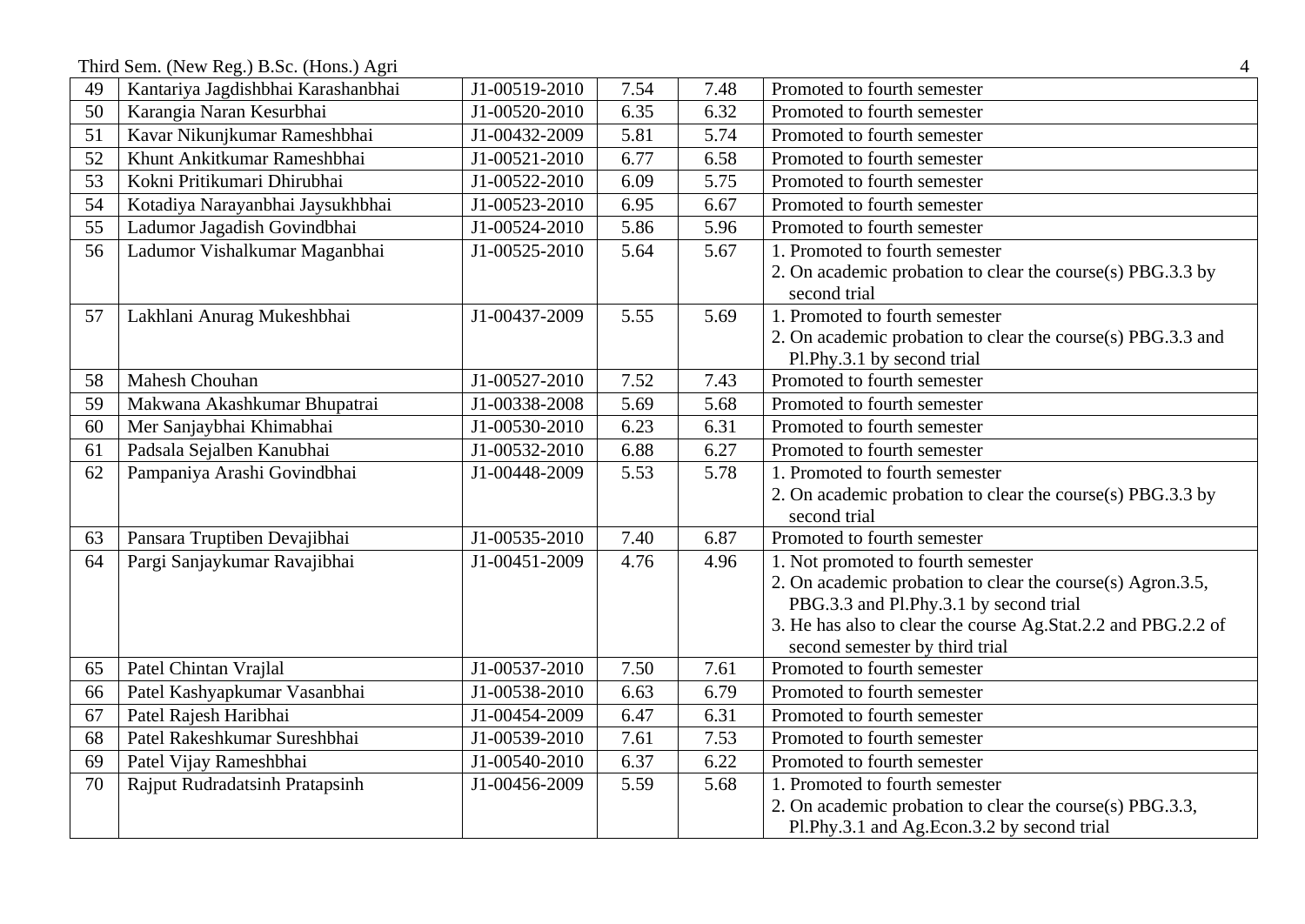Third Sem. (New Reg.) B.Sc. (Hons.) Agri 5

| 71 | Rakesh Kumar Maida                   | J1-00541-2010 | 6.80 | 6.29 | Promoted to fourth semester                                   |
|----|--------------------------------------|---------------|------|------|---------------------------------------------------------------|
| 72 | Rakholiya Jaydip Harsukhbhai         | J1-00542-2010 | 6.55 | 6.44 | Promoted to fourth semester                                   |
| 73 | Ranoliya Pratikkumar Dhirajlal       | J1-00544-2010 | 6.48 | 6.35 | Promoted to fourth semester                                   |
| 74 | Rathwa Alpeshbhai Damabhai           | J1-00459-2009 | 5.83 | 5.78 | Promoted to fourth semester                                   |
| 75 | Rathwa Dhansingbhai Khumsingbhai     | J1-00546-2010 | 6.38 | 6.26 | Promoted to fourth semester                                   |
| 76 | Rathwa Mineshbhai Gamjibhai          | J1-00547-2010 | 5.90 | 5.93 | Promoted to fourth semester                                   |
| 77 | Raval Dilipkumar Tejabhai            | J1-00548-2010 | 6.77 | 6.79 | Promoted to fourth semester                                   |
| 78 | Sabhaya Ankit Gordhan                | J1-00549-2010 | 6.34 | 6.28 | Promoted to fourth semester                                   |
| 79 | Saradhara Akash Dineshbhai           | J1-00551-2010 | 6.76 | 6.65 | Promoted to fourth semester                                   |
| 80 | Savaliya Nayanaben Vinubhai          | J1-00552-2010 | 7.46 | 7.16 | Promoted to fourth semester                                   |
| 81 | Savaliya Rohitkumar Rameshbhai       | J1-00553-2010 | 5.89 | 5.78 | Promoted to fourth semester                                   |
| 82 | Solanki Jignasa Nathabhai            | J1-00554-2010 | 6.36 | 6.23 | Promoted to fourth semester                                   |
| 83 | Thummar Chiragkumar Ukabhai          | J1-00464-2009 | 5.17 | 5.51 | 1. Promoted to fourth semester                                |
|    |                                      |               |      |      | 2. On academic probation to clear the course(s) Agron.3.5 and |
|    |                                      |               |      |      | PBG.3.3 by second trial                                       |
| 84 | Trambadiya Rajkumar Dilipbhai        | J1-00557-2010 | 5.63 | 5.78 | 1. Conditionally promoted to fourth semester                  |
|    |                                      |               |      |      | 2. On academic probation to clear the course(s) PBG.3.3 and   |
|    |                                      |               |      |      | Pl.Phy.3.1 by second trial                                    |
|    |                                      |               |      |      | 3. He has also to clear the course Ag.Stat.2.2 of second      |
|    |                                      |               |      |      | semester by third trial in Make-up exam                       |
| 85 | Vaishnav Nilesh Mansukhbhai          | J1-00559-2010 | 7.61 | 7.52 | Promoted to fourth semester                                   |
| 86 | Vaja Arpanaben Devabhai              | J1-00560-2010 | 6.83 | 6.35 | Promoted to fourth semester                                   |
| 87 | Vala Anirudh Kalubhai                | J1-00561-2010 | 6.28 | 6.55 | Promoted to fourth semester                                   |
| 88 | Vasava Ashishkumar Karasanbhai       | J1-00564-2010 | 6.42 | 6.47 | Promoted to fourth semester                                   |
| 89 | Vora Zarna Narendrabhai              | J1-00566-2010 | 7.40 | 7.26 | Promoted to fourth semester                                   |
| 90 | Vrushank Mukesh Trivedi              | J1-00567-2010 | 7.77 | 7.65 | Promoted to fourth semester                                   |
| 91 | Yusufzai Sana Aftabkhan              | J1-00568-2010 | 6.92 | 7.12 | Promoted to fourth semester                                   |
| 92 | Zala Ishitaben Mansing               | J1-00569-2010 | 6.37 | 6.14 | Promoted to fourth semester                                   |
| 93 | Zala Mohitkumar Jaysinhbhai          | J1-00570-2010 | 6.63 | 6.48 | Promoted to fourth semester                                   |
| 94 | Zapadiya Dalsukhbhai Manjibhai       | J1-00571-2010 | 6.76 | 6.39 | Promoted to fourth semester                                   |
|    | <b>THIRD SEMESTER (New Part)</b>     |               |      |      |                                                               |
| 95 | Chaudhari Shreyanskumar Narendrabhai | J1-00304-2008 | 5.56 | 5.53 | Promoted to fourth semester                                   |
|    |                                      |               |      |      |                                                               |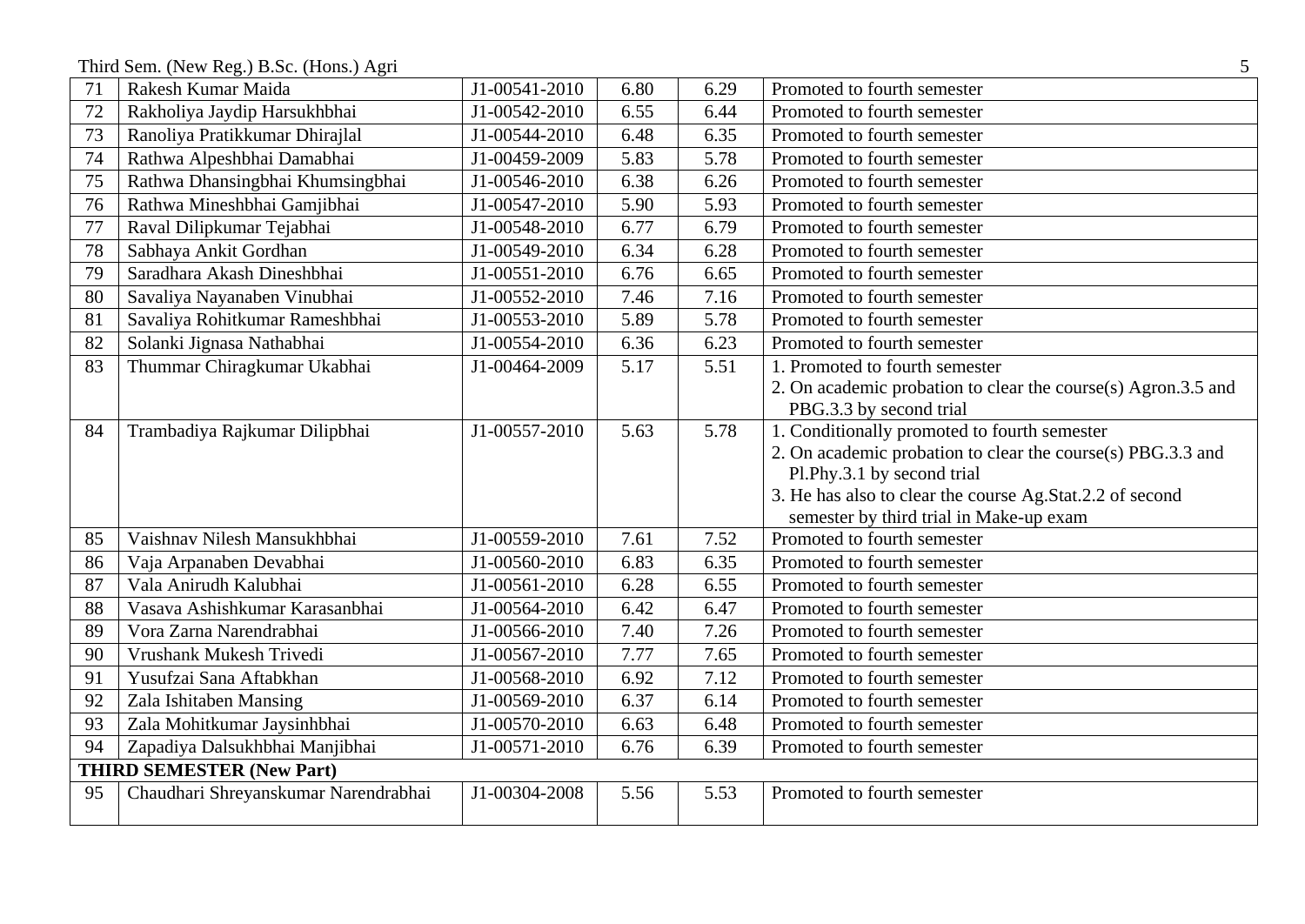No. JAU / REG / EXAM / T-2 / 7-9 / 2012 **REGISTRAR** Date: 02 / 01 / 2012

- 1. The Principal, College of Agriculture, JAU, Junagadh (5 copies)<br>2. The Director of Students Welfare, JAU, Junagadh
- 2. The Director of Students Welfare, JAU, Junagadh<br>3. Table-4 of this branch
- Table-4 of this branch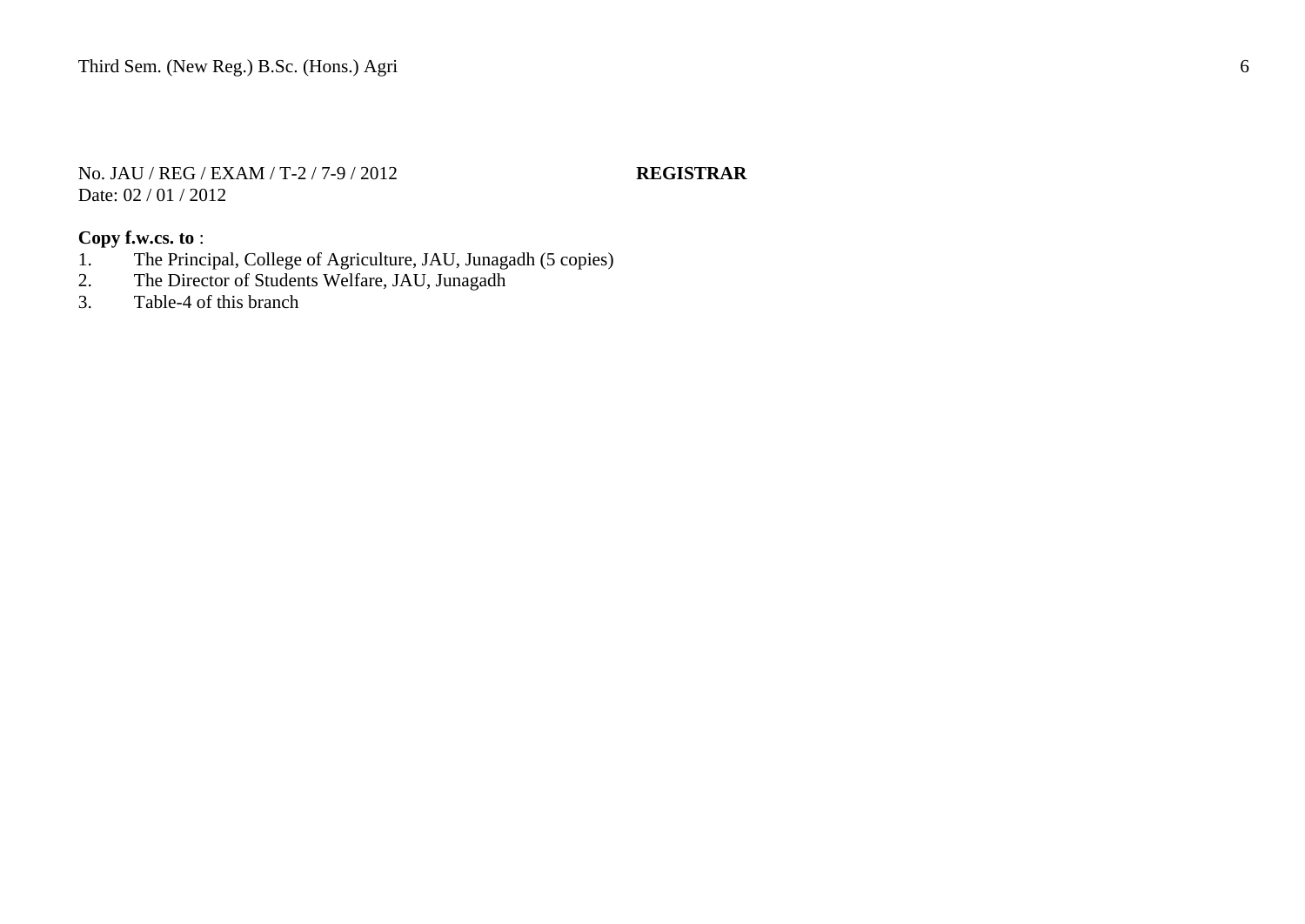Result of FOURTH SEMESTER (New Supple.) of B.Sc. (Hons.) Agri. degree course examination conducted by the Junagadh Agricultural University in the month of December-2011 at College of Agriculture, JAU, Junagadh is declared as under.

|                |                                 |               | G.P.A.   | C.G.P.A. |                                                               |
|----------------|---------------------------------|---------------|----------|----------|---------------------------------------------------------------|
| Seat           | Name.                           | Registration  | obtained | obtained | <b>REMARKS</b>                                                |
| No.            |                                 | Number        | (10.00)  | (10.00)  |                                                               |
|                |                                 |               | basis    | basis    |                                                               |
|                | Aghera Samirkumar Rameshbhai    | J1-00384-2009 | 6.14     | 5.89     | Promoted to sixth semester                                    |
| $\overline{2}$ | Bodar Kishan Hareshbhai         | J1-00395-2009 | 6.18     | 5.92     | Promoted to sixth semester                                    |
| 3              | Chavada Jagdishkumar Naranbhai  | J1-00398-2009 | 6.26     | 6.23     | 1. Conditionally promoted to sixth semester                   |
|                |                                 |               |          |          | 2. He has to clear the course Ag. Ento 4.2 by third trial in  |
|                |                                 |               |          |          | Make-up exam                                                  |
|                |                                 |               |          |          | 3. He has also to clear the course(s) LPM.5.2 of fifth        |
|                |                                 |               |          |          | semester by second trial                                      |
| $\overline{4}$ | Chavda Paresh Rambhai           | J1-00308-2008 | 6.56     | 6.19     | Promoted to sixth semester                                    |
| 5              | Der Mayurkumar Lakhabhai        | J1-00407-2009 | 5.90     | 5.94     | Promoted to sixth semester                                    |
| 6              | Gojiya Somat Karabhai           | J1-00416-2009 | 5.67     | 5.52     | 1. Conditionally promoted to sixth semester                   |
|                |                                 |               |          |          | 2. He has to clear the course Ag. Ento. 4.2 by third trial in |
|                |                                 |               |          |          | Make-up exam                                                  |
|                |                                 |               |          |          | 3. He has also to clear the course(s) LPM.5.2 of fifth        |
|                |                                 |               |          |          | semester by second trial                                      |
| $\overline{7}$ | Jalandra Akashbhai Ranchhodbhai | J1-00425-2009 | 6.51     | 6.22     | Promoted to sixth semester                                    |
| 8              | Mer Ashok Narshi                | J1-00442-2009 | 6.90     | 6.54     | Promoted to sixth semester                                    |
| 9              | Mungalpara Chirag Gokalbhai     | J1-00446-2009 | 6.54     | 6.13     | Promoted to sixth semester                                    |
| 10             | Nandaniya Kishor Ugabhai        | J1-00447-2009 | 6.40     | 6.16     | Promoted to sixth semester                                    |
| 11             | Parmar Sanjay Kanjibhai         | J1-00452-2009 | 6.17     | 6.00     | Promoted to sixth semester                                    |
| 12             | Rathod Jyotikaben Gandalal      | J1-00458-2009 | 5.84     | 5.78     | Promoted to sixth semester                                    |
| 13             | Sardhara Mayurkumar Jayantilal  | J1-00367-2008 | 6.35     | 5.77     | Promoted to sixth semester                                    |
| 14             | Savaliya Dharmeshkumar          | J1-00460-2009 | 6.37     | 6.04     | Promoted to sixth semester                                    |
|                | Vasantbhai                      |               |          |          |                                                               |
| 15             | Vadalia Jaydeepkumar Jayantilal | J1-00466-2009 | 7.52     | 6.77     | Promoted to sixth semester                                    |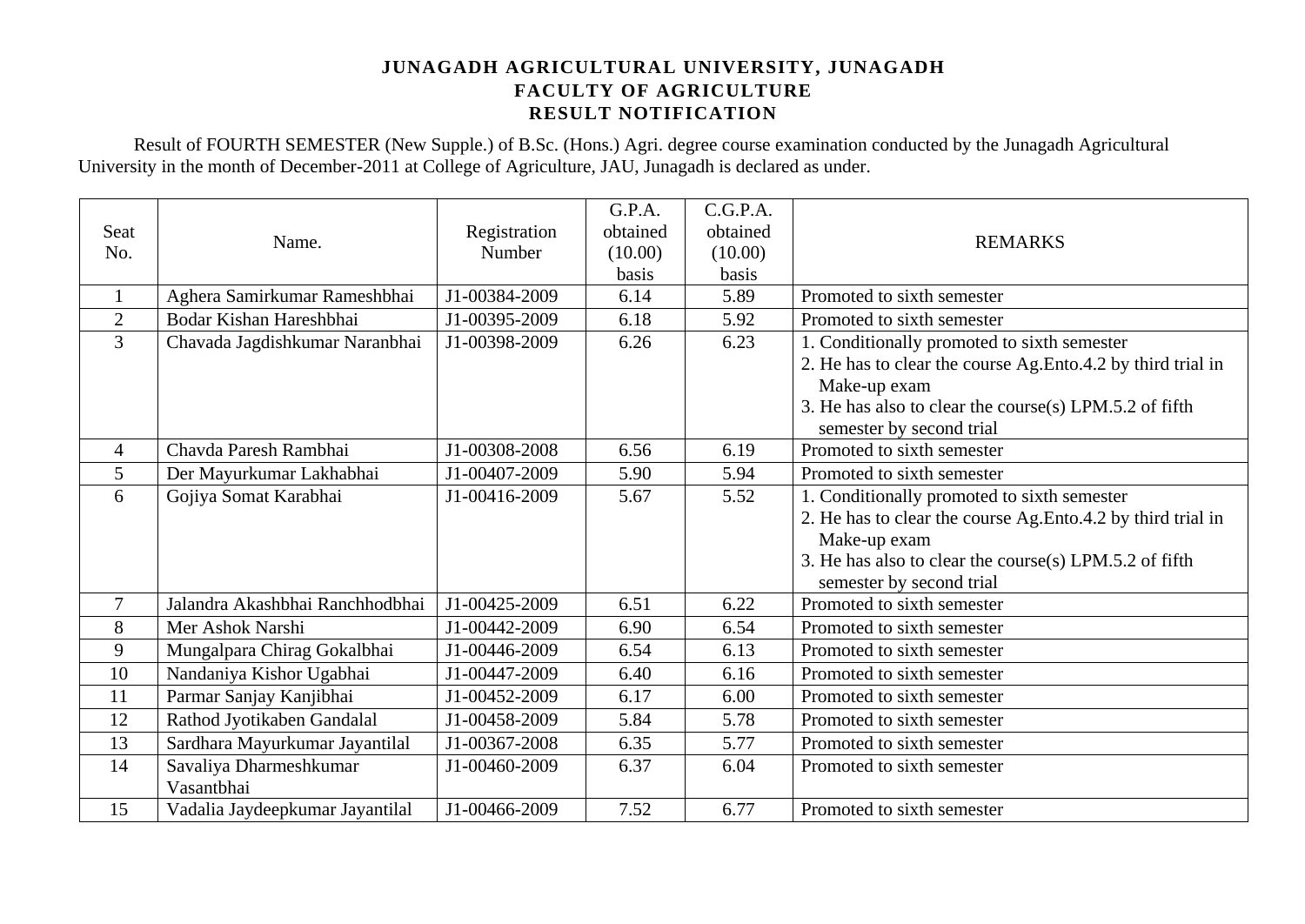| 16 | Zala Ranjitkumar Savdas | J1-00471-2009 | 5.97 | 5.87 | 1. Conditionally promoted to sixth semester                  |
|----|-------------------------|---------------|------|------|--------------------------------------------------------------|
|    |                         |               |      |      | 2. He has to clear the course Ag. Ento 4.2 by third trial in |
|    |                         |               |      |      | Make-up exam                                                 |
|    |                         |               |      |      | 3. He has also to clear the course(s) LPM.5.2 of fifth       |
|    |                         |               |      |      | semester by second trial                                     |

No. JAU / REG / EXAM / T-2 / 10-12 / 2012 **REGISTRAR** Date: 02 / 01 / 2012

- 1. The Principal, College of Agriculture, JAU, Junagadh (5 copies)
- 2. The Director of Students Welfare, JAU, Junagadh<br>3. Table-4 of this branch
- Table-4 of this branch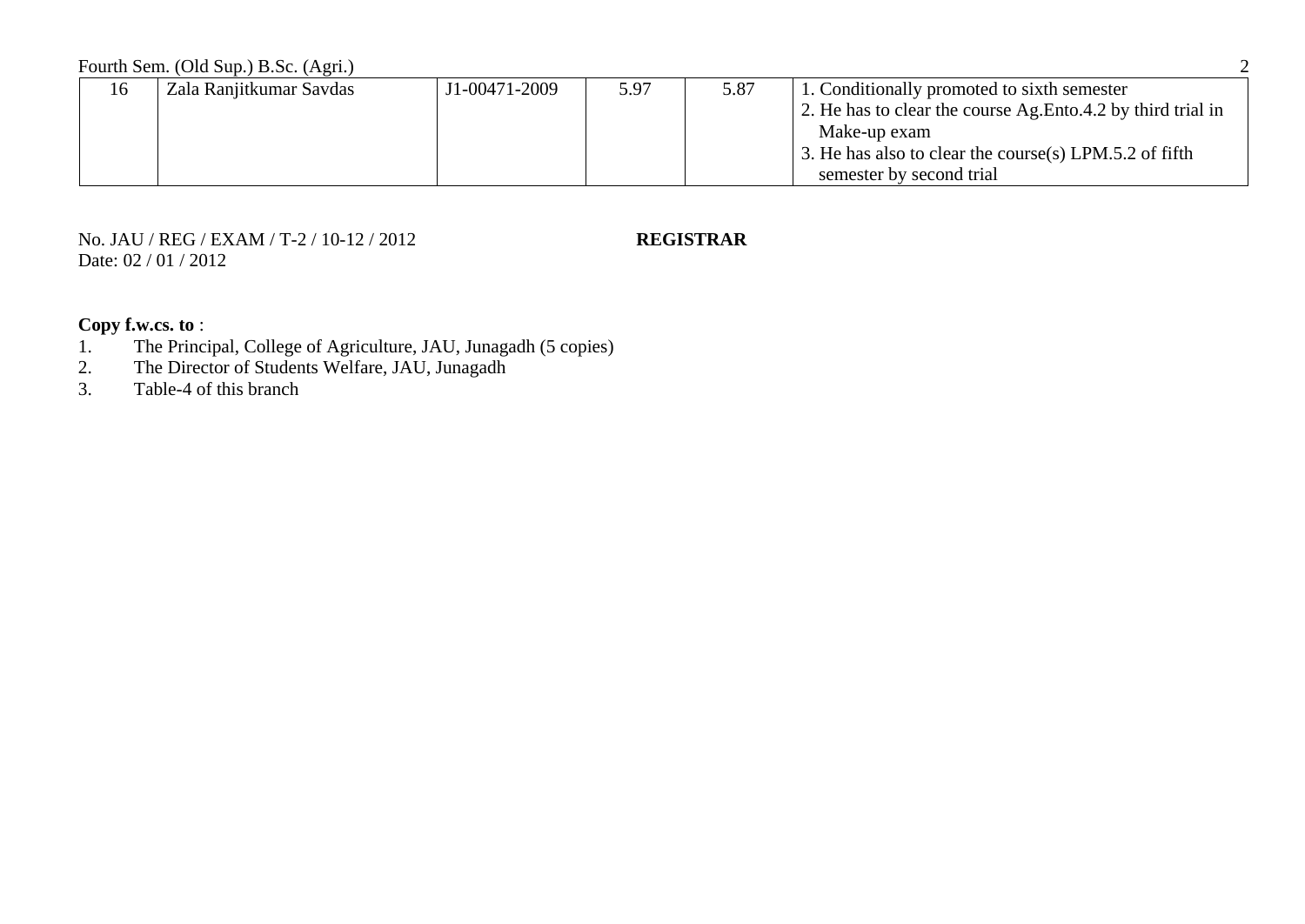# **JUNAGADH AGRICULTURAL UNIVERSITY, JUNAGADH FACULTY OF AGRICULTURE**

RESULT NOTIFICATION

Result of FIFTH SEMESTER (New Regular) of B.Sc. (Hons.) Agri. degree course examination conducted by the Junagadh Agricultural University in the month of December-2011 at College of Agriculture, JAU, Junagadh is declared as under.

| Seat No.                 | Name                                   | Registration<br>Number | G.P.A.<br>obtaine<br>d<br>(10.00)<br>basis | C.G.P.<br>A.<br>obtaine<br>d<br>(10.00)<br>basis | <b>REMARKS</b>                                                                                                                                                                                                                     |  |
|--------------------------|----------------------------------------|------------------------|--------------------------------------------|--------------------------------------------------|------------------------------------------------------------------------------------------------------------------------------------------------------------------------------------------------------------------------------------|--|
|                          | Abhai Kumar                            | J1-00383-2009          | 7.23                                       | 7.27                                             | Promoted to sixth semester                                                                                                                                                                                                         |  |
| $\overline{2}$           | Aghera Samirkumar Rameshbhai           | J1-00384-2009          | 6.69                                       | 6.06                                             | Promoted to sixth semester                                                                                                                                                                                                         |  |
| 3                        | Amreliya Pratikshaben Ganeshbhai       | J1-00385-2009          | 7.78                                       | 7.65                                             | Promoted to sixth semester                                                                                                                                                                                                         |  |
| $\overline{\mathcal{A}}$ | Baladha Rinkal Fullabhai               | J1-00386-2009          | 7.44                                       | 6.70                                             | Promoted to sixth semester                                                                                                                                                                                                         |  |
| 5                        | Baldaniya Bharat Dayabhai              | J1-00388-2009          | 6.66                                       | 6.82                                             | Promoted to sixth semester                                                                                                                                                                                                         |  |
| 6                        | Bamrotiya Mehul Mulubhai               | J1-00389-2009          | 7.31                                       | 6.61                                             | Promoted to sixth semester                                                                                                                                                                                                         |  |
| 7                        | Barad Bhavnaben Bhikhabhai             | J1-00390-2009          | 8.10                                       | 7.63                                             | Promoted to sixth semester                                                                                                                                                                                                         |  |
| 8                        | Bhanderi Rahulkumar Laxmanbhai         | J1-00392-2009          | 7.68                                       | 6.73                                             | Promoted to sixth semester                                                                                                                                                                                                         |  |
| 9                        | Bheda Mahendi Vajasibhai               | J1-00393-2009          | 7.30                                       | 6.58                                             | Promoted to sixth semester                                                                                                                                                                                                         |  |
| 10                       | Bodar Kishan Hareshbhai                | J1-00395-2009          | 6.24                                       | 5.99                                             | Promoted to sixth semester                                                                                                                                                                                                         |  |
| 11                       | Chandrabhan Ahirwar                    | J1-00396-2009          | 7.31                                       | 7.09                                             | Promoted to sixth semester                                                                                                                                                                                                         |  |
| 12                       | Chavada Jagdishkumar Naranbhai         | J1-00398-2009          | 6.12                                       | 6.21                                             | 1. Conditionally promoted to sixth semester<br>2. On academic probation to clear the course(s) LPM.5.2 by<br>second trial<br>3. He has also to clear the course Ag. Ento. 4.2 of fourth<br>semester by third trial in Make-up exam |  |
| 13                       | Chavda Paresh Rambhai                  | J1-00308-2008          | 5.77                                       | 6.10                                             | 1. Promoted to sixth semester<br>2. On academic probation to clear the course(s) LPM.5.2 and<br>Ag.Econ.5.4 by second trial                                                                                                        |  |
| 14                       | Chhatrola Jaydeep Chandulal            | J1-00400-2009          | 6.85                                       | 6.49                                             | Promoted to sixth semester                                                                                                                                                                                                         |  |
| 15                       | Chhodavadiya Hepilkumar<br>Jaysukhbhai | J1-00401-2009          | 6.83                                       | 6.80                                             | Promoted to sixth semester                                                                                                                                                                                                         |  |
| 16                       | Chovatiya Viral Mansukhbhai            | J1-00403-2009          | 6.27                                       | 6.20                                             | Promoted to sixth semester                                                                                                                                                                                                         |  |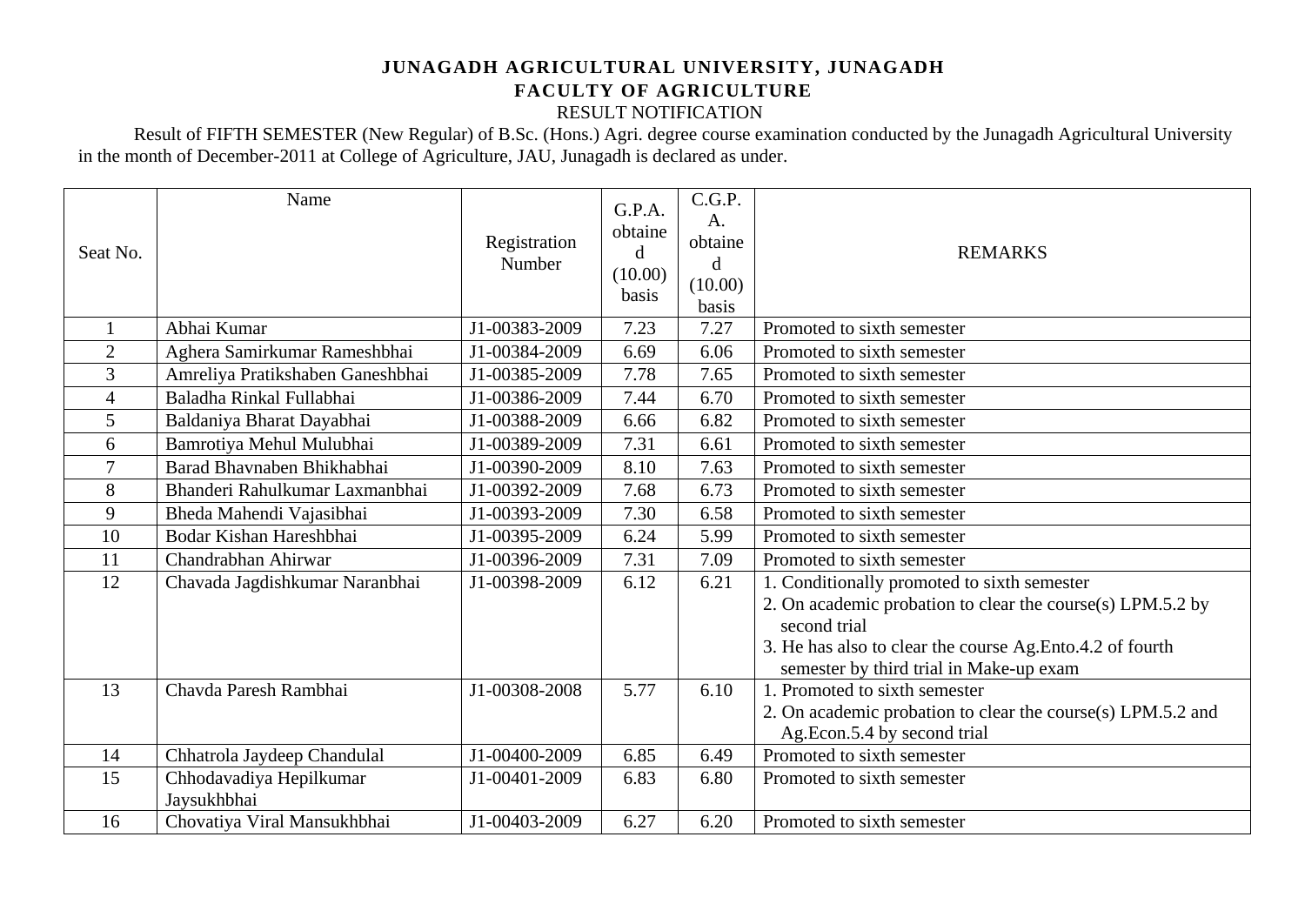Fifth Sem. (New Reg.) B.Sc. (Hons)Agri.) 2

| 17 | Damor Kavita Samsubhai            | J1-00405-2009 | 6.14 | 6.19 | 1. Promoted to sixth semester                              |  |  |
|----|-----------------------------------|---------------|------|------|------------------------------------------------------------|--|--|
|    |                                   |               |      |      | 2. On academic probation to clear the course(s) LPM.5.2 by |  |  |
|    |                                   |               |      |      | second trial                                               |  |  |
| 18 | Dave Vishalkumar Chandulal        | J1-00406-2009 | 6.46 | 6.22 | Promoted to sixth semester                                 |  |  |
| 19 | Der Mayurkumar Lakhabhai          | J1-00407-2009 | 5.98 | 5.95 | Promoted to sixth semester                                 |  |  |
| 20 | Desai Arpana Jayantilal           | J1-00408-2009 | 6.00 | 6.13 | 1. Promoted to sixth semester                              |  |  |
|    |                                   |               |      |      | 2. On academic probation to clear the course(s) LPM.5.2 by |  |  |
|    |                                   |               |      |      | second trial                                               |  |  |
| 21 | Dev Kishan                        | J1-00409-2009 | 7.27 | 7.69 | Promoted to sixth semester                                 |  |  |
| 22 | Dharaiya Bhargavbhai Khetabhai    | J1-00411-2009 | 7.03 | 7.09 | Promoted to sixth semester                                 |  |  |
| 23 | Diksha Patel                      | J1-00414-2009 | 7.63 | 8.20 | Promoted to sixth semester                                 |  |  |
| 24 | Gadhiya Chirag Chandubhai         | J1-00415-2009 | 7.51 | 6.85 | Promoted to sixth semester                                 |  |  |
| 25 | Gojiya Somat Karabhai             | J1-00416-2009 | 5.53 | 5.52 | 1. Conditionally promoted to sixth semester                |  |  |
|    |                                   |               |      |      | 2. On academic probation to clear the course(s) LPM.5.2 by |  |  |
|    |                                   |               |      |      | second trial                                               |  |  |
|    |                                   |               |      |      | 3. He has also to clear the course Ag. Ento. 4.2 of fourth |  |  |
|    |                                   |               |      |      | semester by third trial in Make-up exam                    |  |  |
| 26 | Hadiya Jyoti Mangalbhai           | J1-00417-2009 | 6.85 | 6.56 | Promoted to sixth semester                                 |  |  |
| 27 | Hadiya Lata Hakabhai              | J1-00418-2009 | 7.40 | 7.19 | Promoted to sixth semester                                 |  |  |
| 28 | Hari Mohan Meena                  | J1-00419-2009 | 7.31 | 7.26 | Promoted to sixth semester                                 |  |  |
| 29 | Hirapara Vaishali Ashokbhai       | J1-00421-2009 | 7.04 | 6.67 | Promoted to sixth semester                                 |  |  |
| 30 | Jadav Dharmeshkumar Vrajlal       | J1-00422-2009 | 6.70 | 6.45 | Promoted to sixth semester                                 |  |  |
| 31 | Jadav Jayeshbhai Vinubhai         | J1-00423-2009 | 6.68 | 6.63 | Promoted to sixth semester                                 |  |  |
| 32 | Jalandra Akashbhai Ranchhodbhai   | J1-00425-2009 | 6.21 | 6.22 | Promoted to sixth semester                                 |  |  |
| 33 | Kalsariya Mahesh Chhaganbhai      | J1-00427-2009 | 7.15 | 7.20 | Promoted to sixth semester                                 |  |  |
| 34 | Kamaliya Ranchhodbhai Punabhai    | J1-00428-2009 | 7.75 | 7.84 | Promoted to sixth semester                                 |  |  |
| 35 | Kapuriya Bhavin Dineshbhai        | J1-00429-2009 | 6.98 | 6.58 | Promoted to sixth semester                                 |  |  |
| 36 | Kava Khyatiben Prafulbhai         | J1-00430-2009 | 7.31 | 7.38 | Promoted to sixth semester                                 |  |  |
| 37 | Kavad Nitinbhai Bhopabhai         | J1-00431-2009 | 7.17 | 7.14 | Promoted to sixth semester                                 |  |  |
| 38 | Khorajiya Kutbudin Usmangani      | J1-00434-2009 | 6.63 | 6.36 | Promoted to sixth semester                                 |  |  |
| 39 | Koli Raghubhai Balabhai           | J1-00435-2009 | 7.09 | 6.91 | Promoted to sixth semester                                 |  |  |
| 40 | Kotadiya Divyeshkumar Gordhanbhai | J1-00334-2008 | 6.57 | 6.20 | Promoted to sixth semester                                 |  |  |
| 41 | Maheta Poojaben Vinodray          | J1-00439-2009 | 6.28 | 6.28 | Promoted to sixth semester                                 |  |  |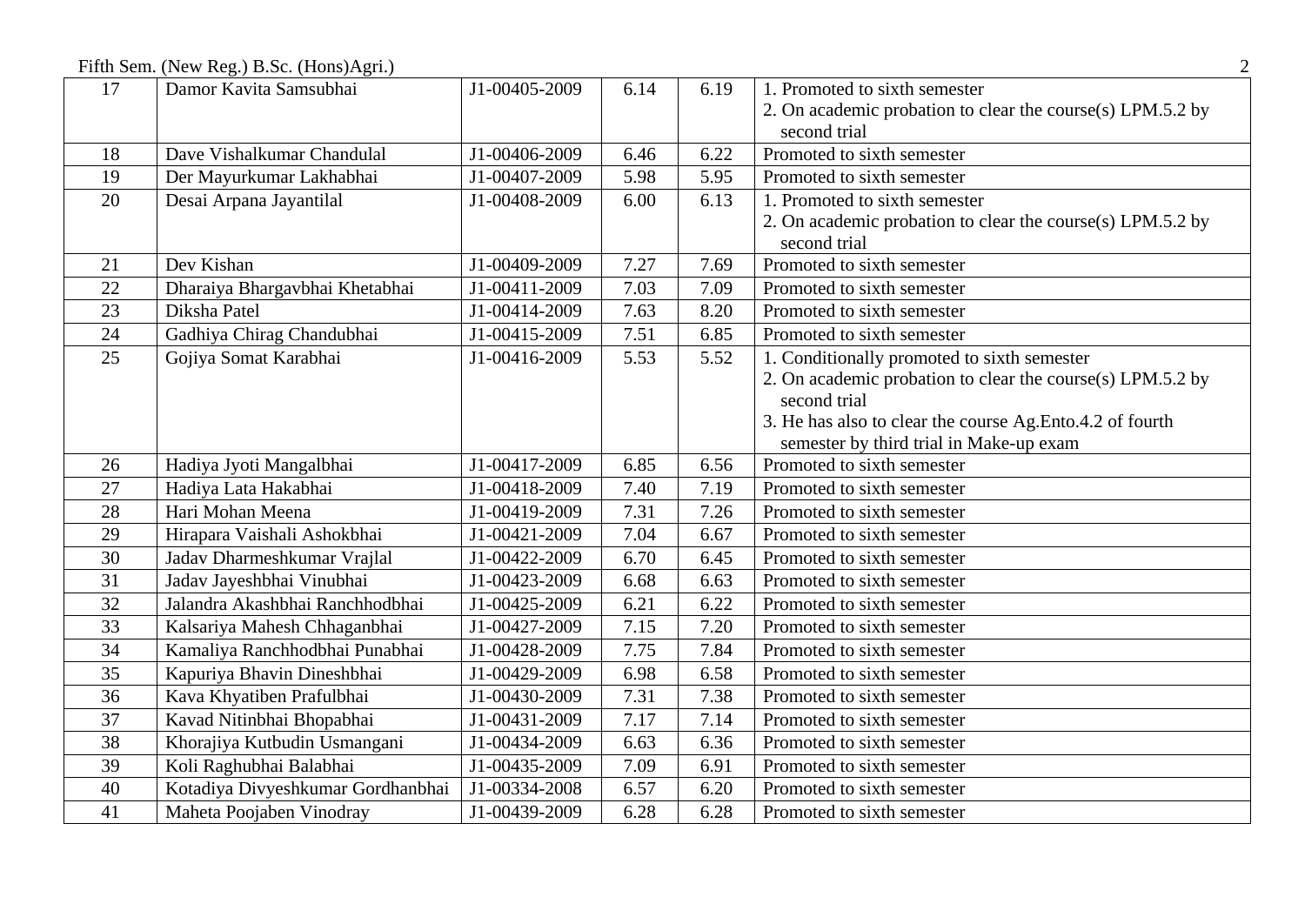Fifth Sem. (New Reg.) B.Sc. (Hons)Agri.) 3

| 42              | Makwana Ankita Rameshkumar        | J1-00440-2009 | 7.02 | 6.70 | Promoted to sixth semester                                 |  |
|-----------------|-----------------------------------|---------------|------|------|------------------------------------------------------------|--|
| 43              | Markana Jignesh Gordhanbhai       | J1-00441-2009 | 7.13 | 6.55 | Promoted to sixth semester                                 |  |
| 44              | Mer Ashok Narshi                  | J1-00442-2009 | 6.91 | 6.61 | Promoted to sixth semester                                 |  |
| 45              | Mitesh Kumar Godhasara            | J1-00443-2009 | 7.54 | 7.45 | Promoted to sixth semester                                 |  |
| 46              | Mordav Kanji Hirabhai             | J1-00444-2009 | 6.07 | 6.04 | Promoted to sixth semester                                 |  |
| 47              | Mori Vaishali Kalusinh            | J1-00445-2009 | 6.81 | 7.00 | Promoted to sixth semester                                 |  |
| 48              | Mungalpara Chirag Gokalbhai       | J1-00446-2009 | 6.21 | 6.14 | Promoted to sixth semester                                 |  |
| 49              | Nandaniya Kishor Ugabhai          | J1-00447-2009 | 6.32 | 6.19 | Promoted to sixth semester                                 |  |
| 50              | Pansuriya Kalpesh Ravjibhai       | J1-00449-2009 | 6.19 | 6.00 | 1. Promoted to sixth semester                              |  |
|                 |                                   |               |      |      | 2. On academic probation to clear the course(s) LPM.5.2 by |  |
|                 |                                   |               |      |      | second trial                                               |  |
| 51              | Parekh Kiritkumar Manilal         | J1-00450-2009 | 6.64 | 6.11 | Promoted to sixth semester                                 |  |
| 52              | Parmar Sanjay Kanjibhai           | J1-00452-2009 | 5.91 | 5.98 | Promoted to sixth semester                                 |  |
| $\overline{53}$ | Parth Khimjibhai Dudhagara        | J1-00349-2008 | 5.77 | 6.22 | 1. Promoted to sixth semester                              |  |
|                 |                                   |               |      |      | 2. On academic probation to clear the course(s) LPM.5.2 by |  |
|                 |                                   |               |      |      | second trial                                               |  |
| 54              | Raiyani Nootan Parsotambhai       | J1-00455-2009 | 6.65 | 6.28 | Promoted to sixth semester                                 |  |
| 55              | Rathod Jyotikaben Gandalal        | J1-00458-2009 | 6.04 | 5.84 | 1. Promoted to sixth semester                              |  |
|                 |                                   |               |      |      | 2. On academic probation to clear the course(s) LPM.5.2 by |  |
|                 |                                   |               |      |      | second trial                                               |  |
| 56              | Rathod Vijaykumar Gobarbhai       | J1-00363-2008 | 6.23 | 6.13 | Promoted to sixth semester                                 |  |
| 57              | Sardhara Mayurkumar Jayantilal    | J1-00367-2008 | 6.26 | 5.87 | 1. Promoted to sixth semester                              |  |
|                 |                                   |               |      |      | 2. On academic probation to clear the course(s) LPM.5.2 by |  |
|                 |                                   |               |      |      | second trial                                               |  |
| 58              | Savaliya Dharmeshkumar Vasantbhai | J1-00460-2009 | 6.93 | 6.22 | Promoted to sixth semester                                 |  |
| 59              | Savaliya Vishal Arvindbhai        | J1-00461-2009 | 7.75 | 7.29 | Promoted to sixth semester                                 |  |
| 60              | Shah Siddhi Hitendrakumar         | J1-00462-2009 | 6.33 | 6.80 | Promoted to sixth semester                                 |  |
| 61              | Solanki Dharmik Ratilal           | J1-00372-2008 | 6.17 | 5.94 | Promoted to sixth semester                                 |  |
| 62              | Thumber Bhargav Rameshbhai        | J1-00463-2009 | 6.85 | 6.58 | Promoted to sixth semester                                 |  |
| 63              | Ukani Jatinkumar Dhirajlal        | N1-00419-2009 | 6.69 | 6.10 | Promoted to sixth semester                                 |  |
| 64              | Ukani Piyush Kantilal             | J1-00465-2009 | 6.17 | 5.79 | 1. Promoted to sixth semester                              |  |
|                 |                                   |               |      |      | 2. On academic probation to clear the course(s) LPM.5.2 by |  |
|                 |                                   |               |      |      | second trial                                               |  |
| 65              | Vadalia Jaydeepkumar Jayantilal   | J1-00466-2009 | 6.91 | 6.80 | Promoted to sixth semester                                 |  |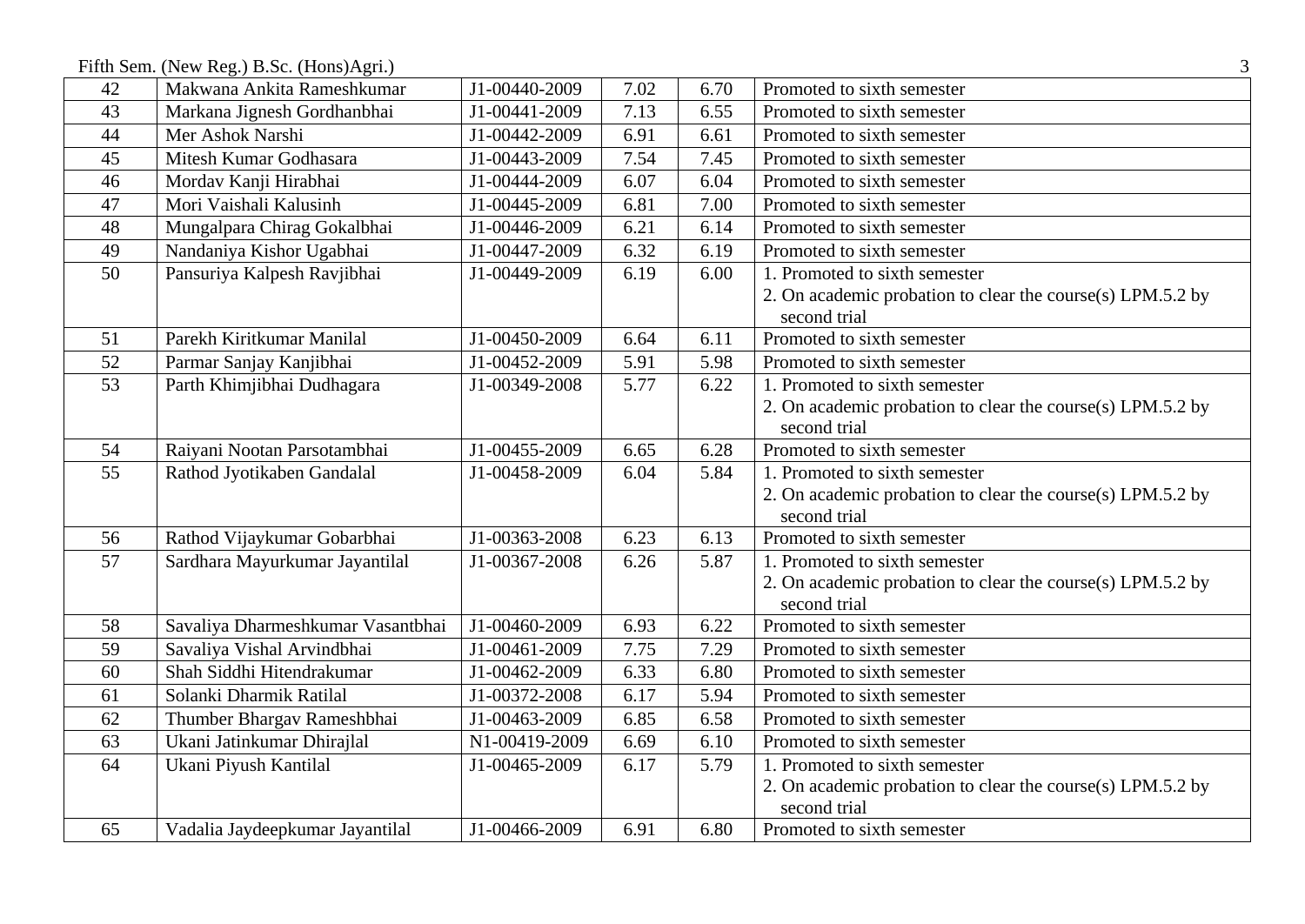Fifth Sem. (New Reg.) B.Sc. (Hons)Agri.) 4

| 66 | Vaghela Tusharkumar Dhirubhai | J1-00467-2009 | 6.50 | 6.23 | Promoted to sixth semester                                 |
|----|-------------------------------|---------------|------|------|------------------------------------------------------------|
| 67 | Vala Shivaraj Dadubhai        | J1-00468-2009 | 7.12 | 6.75 | Promoted to sixth semester                                 |
| 68 | Vijay Kumar                   | J1-00470-2009 | 8.08 | 8.55 | Promoted to sixth semester                                 |
| 69 | Zala Ranjitkumar Savdas       | J1-00471-2009 | 5.77 | 5.85 | 1. Conditionally promoted to sixth semester                |
|    |                               |               |      |      | 2. On academic probation to clear the course(s) LPM.5.2 by |
|    |                               |               |      |      | second trial                                               |
|    |                               |               |      |      | 3. He has also to clear the course Ag. Ento 4.2 of fourth  |
|    |                               |               |      |      | semester by third trial in Make-up exam                    |

Result of FIFTH SEMESTER (Old Part) of B.Sc.(Agri.) degree course examination conducted by the Junagadh Agricultural University in the month of December-2011 at College of Agriculture, JAU, Junagadh is declared as under.

| Seat<br>No. | Name                          | Registration<br>Number | G.P.A.<br>obtained<br>$(10.00)$ basis | C.G.P.A.<br>obtained $(10.00)$<br>basis | <b>REMARKS</b>                                                                                                                 |
|-------------|-------------------------------|------------------------|---------------------------------------|-----------------------------------------|--------------------------------------------------------------------------------------------------------------------------------|
|             | Malivad Shivamkumar Bachubhai | J1-00177-2006          | 5.23                                  | 5.32                                    | 1. Not promoted to sixth semester<br>2. On academic probation to clear the course(s)<br>Ag. Ento 5.3 by fourth and final trial |

No. JAU / REG / EXAM / T-2 / 13-15 / 2012 **REGISTRAR** Date: 02 / 01 / 2012

- 1. The Principal, College of Agriculture, JAU, Junagadh (5 copies)<br>2. The Director of Students Welfare, JAU, Junagadh
- The Director of Students Welfare, JAU, Junagadh
- 3. Table-4 of this branch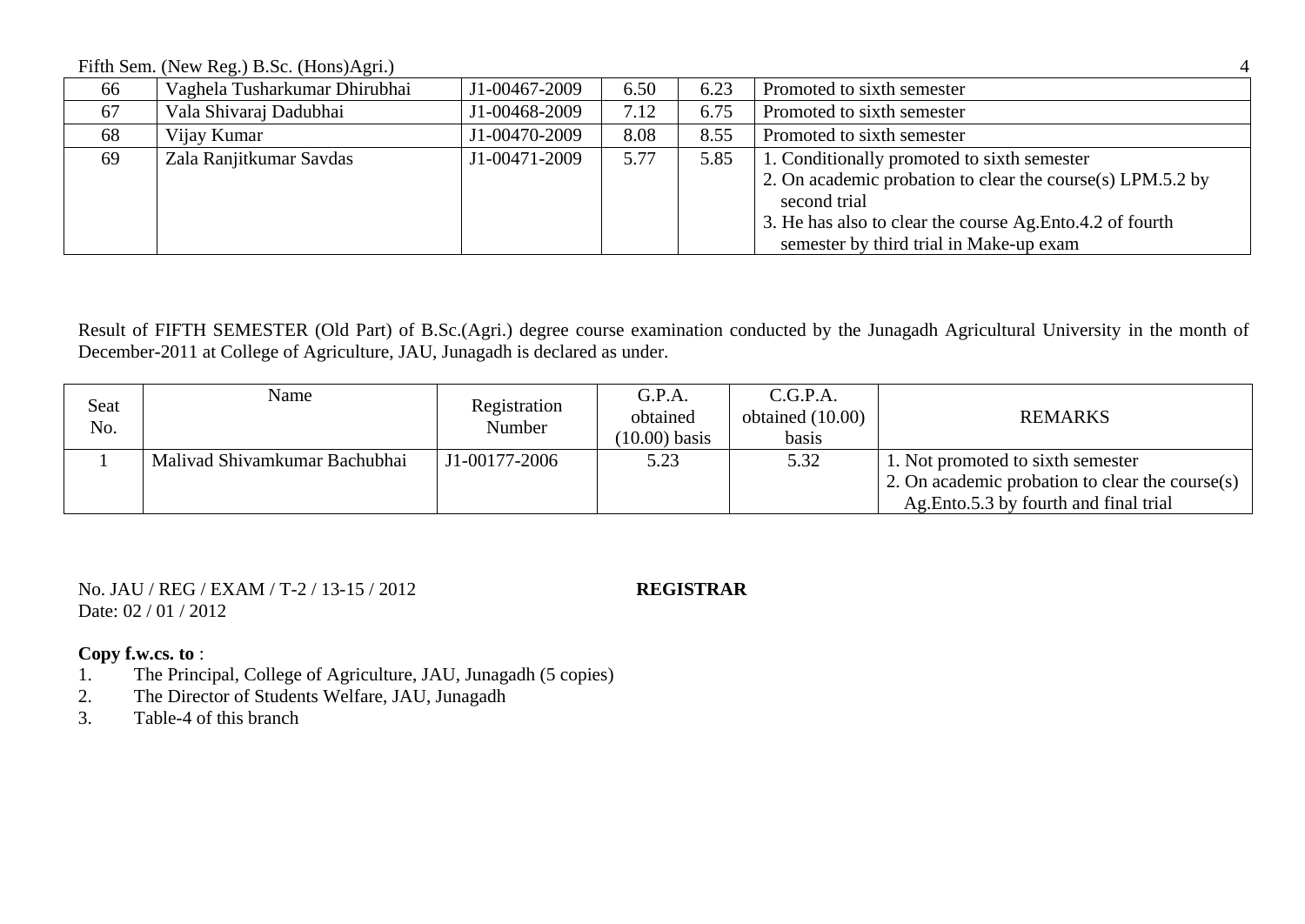Result of SIXTH SEMESTER (New Supple.) of B.Sc. (Hons.) Agri. degree course examination conducted by the Junagadh Agricultural University in the month of December-2011 at College of Agriculture, JAU, Junagadh is declared as under.

| Seat No. | Name                           | Registration<br>Number | G.P.A.<br>obtained<br>$(10.00)$ basis | C.G.P.A.<br>obtained<br>$(10.00)$ basis | <b>REMARKS</b>              |
|----------|--------------------------------|------------------------|---------------------------------------|-----------------------------------------|-----------------------------|
|          | Jadeja Rajdeepsinh Mahipatsinh | J1-00325-2008          | 7.08                                  | 6.90                                    | Promoted to eighth semester |

No. JAU / REG / EXAM / T-2 / 16-18 / 2012 **REGISTRAR** Date: 02 / 01 / 2012

- 1. The Principal, College of Agriculture, JAU, Junagadh (5 copies)
- 2. The Director of Students Welfare, JAU, Junagadh
- 3. Table-4 of this branch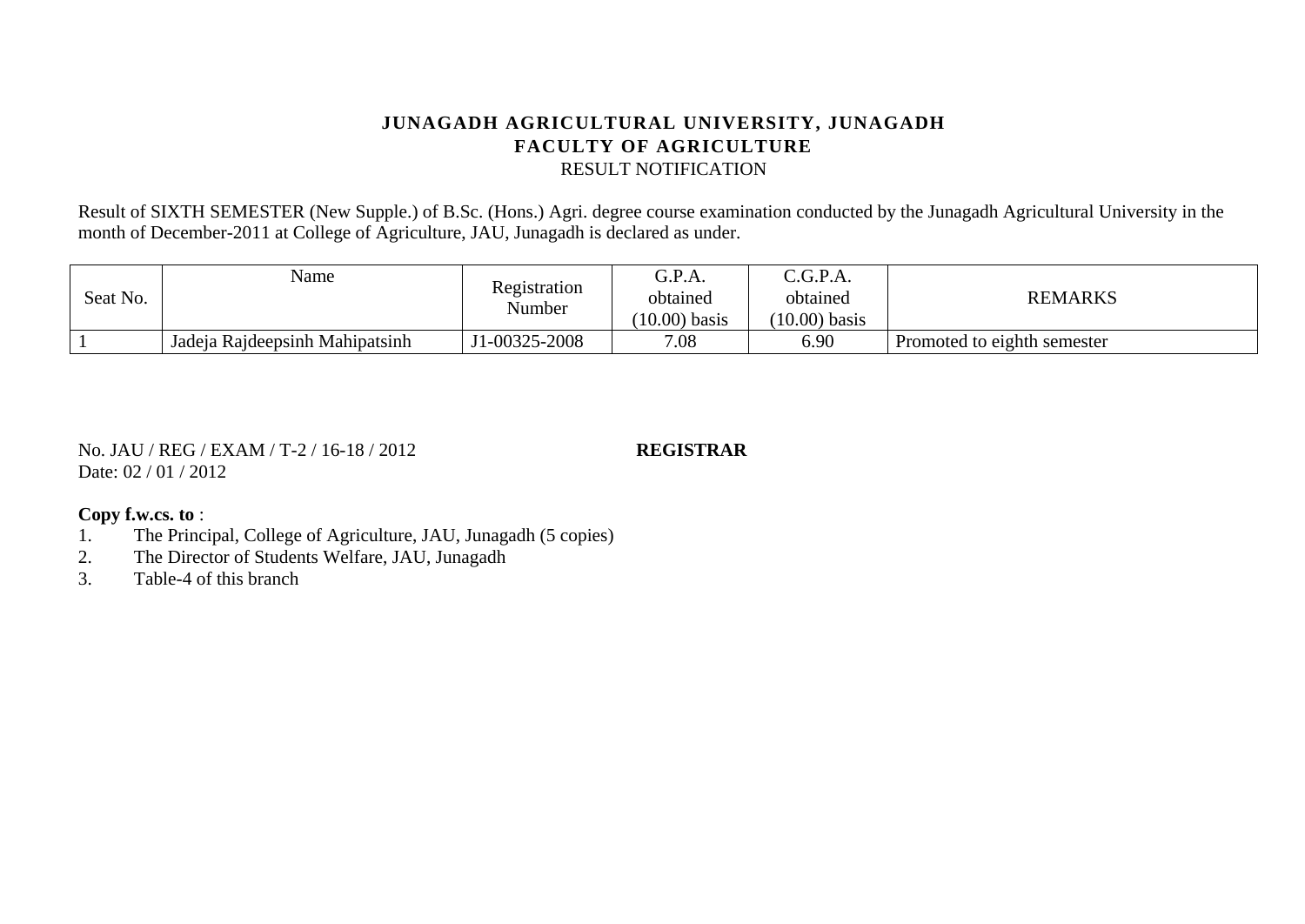Result of SEVENTH SEMESTER (New Regular) of B.Sc. (Hons.) Agri. degree course examination conducted by the Junagadh Agricultural University in the month of December-2011 at College of Agriculture, JAU, Junagadh is declared as under.

|                | Name                               | Registration<br>Number | G.P.A.          | C.G.P.A.        |                             |  |
|----------------|------------------------------------|------------------------|-----------------|-----------------|-----------------------------|--|
| Seat No.       |                                    |                        | obtained        | obtained        | <b>REMARKS</b>              |  |
|                |                                    |                        | $(10.00)$ basis | $(10.00)$ basis |                             |  |
|                | Adodariya Priyank Vrajlal          | N1-00265-2008          | 7.35            | 6.24            | Promoted to eighth semester |  |
| $\overline{2}$ | <b>Ashok Suthar</b>                | J1-00294-2008          | 8.12            | 7.40            | Promoted to eighth semester |  |
| 3              | Dhorajiya Piyushkumar Pravinbhai   | N1-00278-2008          | 7.79            | 7.11            | Promoted to eighth semester |  |
| $\overline{4}$ | Gadhiya Pritesh Vallabhbhai        | N1-00279-2008          | 7.99            | 6.61            | Promoted to eighth semester |  |
| 5              | Ghiyal Dhavalkumar Mansukhbhai     | J1-00320-2008          | 7.69            | 6.35            | Promoted to eighth semester |  |
| 6              | Hadiya Vijay Panchabhai            | J1-00322-2008          | 7.43            | 6.45            | Promoted to eighth semester |  |
| $\overline{7}$ | Kapadiya Jenish Karamshibhai       | J1-00330-2008          | 8.49            | 7.21            | Promoted to eighth semester |  |
| 8              | Katariya Hitesh Madhubhai          | J1-00331-2008          | 7.17            | 6.35            | Promoted to eighth semester |  |
| 9              | Malaviya Ketan Bhaveshbhai         | J1-00340-2008          | 7.32            | 6.12            | Promoted to eighth semester |  |
| 10             | Mangroliya Gunjan Sureshbhai       | N1-00294-2008          | 7.84            | 6.50            | Promoted to eighth semester |  |
| 11             | <b>Mukesh Kumar Panchal</b>        | J1-00342-2008          | 8.19            | 7.34            | Promoted to eighth semester |  |
| 12             | Nagar Vishal Lakhamanbhai          | J1-00344-2008          | 7.63            | 6.83            | Promoted to eighth semester |  |
| 13             | Nandaniya Jigneshkumar Karshanbhai | J1-00346-2008          | 7.82            | 6.40            | Promoted to eighth semester |  |
| 14             | Saravaiya Narsi Nanjibhai          | J1-00366-2008          | 7.93            | 6.92            | Promoted to eighth semester |  |
| 15             | Sushil Kumar Kharia                | J1-00375-2008          | 8.61            | 7.77            | Promoted to eighth semester |  |
| 16             | Vegada Ketankumar Mohanbhai        | J1-00379-2008          | 8.29            | 6.82            | Promoted to eighth semester |  |
| 17             | Chudasama Mitesh Khimjibhai        | J1-00310-2008          | 7.61            | 6.73            | Promoted to eighth semester |  |
| 18             | Desai Tusharbhai Prakashbhai       | J1-00312-2008          | 7.95            | 7.13            | Promoted to eighth semester |  |
| 19             | Dulera Jyotiben Govindbhai         | J1-00317-2008          | 7.35            | 6.15            | Promoted to eighth semester |  |
| 20             | Kalola Nikunjkumar Ashokbhai       | J1-00327-2008          | 7.21            | 6.88            | Promoted to eighth semester |  |
| 21             | Kamani Dileepkumar Lalitbhai       | J1-00328-2008          | 7.42            | 6.58            | Promoted to eighth semester |  |
| 22             | Koshiya Ravikumar Nandlal          | N1-00290-2008          | 8.10            | 7.08            | Promoted to eighth semester |  |
| 23             | Makwana Nileshkumar Dayabhai       | J1-00339-2008          | 7.85            | 6.76            | Promoted to eighth semester |  |
| 24             | Rupavatiya Atulbhai Rameshbhai     | N1-00335-2008          | 8.00            | 6.90            | Promoted to eighth semester |  |
| 25             | Sangani Mehul Dineshbhai           | J1-00365-2008          | 7.11            | 6.99            | Promoted to eighth semester |  |
| 26             | Savaliya Renishkumar Rameshbhai    | J1-00368-2008          | 7.59            | 6.77            | Promoted to eighth semester |  |
| 27             | Sidhdhapara Keyurkumar Maheshbhai  | J1-00370-2008          | 7.28            | 6.74            | Promoted to eighth semester |  |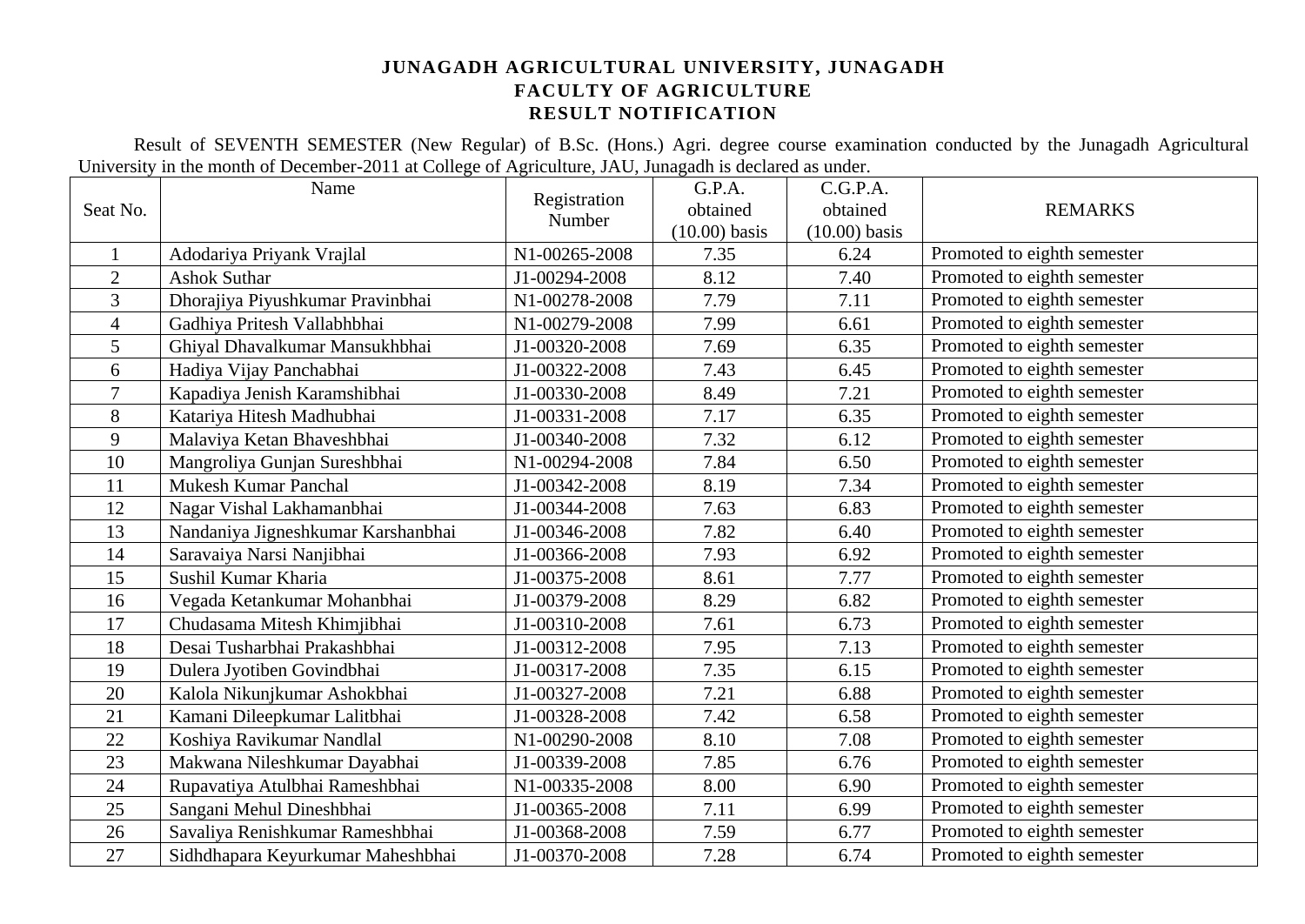Seventh Sem. (New Reg.) B.Sc. (Hons)Agri.

| 28 | Tala Ruchita Mansukhbhai           | J1-00376-2008 | 6.74 | 6.42 | Promoted to eighth semester |
|----|------------------------------------|---------------|------|------|-----------------------------|
| 29 | Vaghasiya Mitalben Mansukhbhai     | N1-00345-2008 | 6.57 | 6.22 | Promoted to eighth semester |
| 30 | Anjuben Bhatu                      | J1-00292-2008 | 8.31 | 7.87 | Promoted to eighth semester |
| 31 | Bambharoliya Rakeshkumar Jivanbhai | J1-00295-2008 | 7.25 | 6.57 | Promoted to eighth semester |
| 32 | <b>Bhadresh P Rudani</b>           | J1-00299-2008 | 7.94 | 6.98 | Promoted to eighth semester |
| 33 | Bhalani Ravikumar Bharatbhai       | J1-00300-2008 | 7.82 | 6.54 | Promoted to eighth semester |
| 34 | Bhuva Sharadkumar Kishorbhai       | J1-00302-2008 | 7.18 | 6.42 | Promoted to eighth semester |
| 35 | Chetariya Mayur Dadubhai           | J1-00309-2008 | 7.26 | 6.45 | Promoted to eighth semester |
| 36 | Der Pradip Bharatkumar             | J1-00311-2008 | 7.40 | 6.65 | Promoted to eighth semester |
| 37 | Dipikaben Gohil                    | J1-00314-2008 | 7.60 | 6.70 | Promoted to eighth semester |
| 38 | Donga Monikaben Harsukhbhai        | J1-00315-2008 | 7.62 | 6.61 | Promoted to eighth semester |
| 39 | Donga Sarikaben Jayantibhai        | J1-00316-2008 | 7.85 | 6.69 | Promoted to eighth semester |
| 40 | Hirpara Anjita Jentibhai           | J1-00324-2008 | 7.80 | 6.95 | Promoted to eighth semester |
| 41 | Makvana Subhashh Jivanlal          | J1-00337-2008 | 7.65 | 6.64 | Promoted to eighth semester |
| 42 | Parnaliya Jitesh Bhupatbhai        | J1-00348-2008 | 8.61 | 7.97 | Promoted to eighth semester |
| 43 | Pithiya Ila Lakhmanbhai            | J1-00359-2008 | 7.55 | 6.86 | Promoted to eighth semester |
| 44 | Ram Jayeshkumar Vasabhai           | J1-00361-2008 | 8.12 | 7.14 | Promoted to eighth semester |
| 45 | Sangani Bharatbhai Tejabhai        | J1-00364-2008 | 7.89 | 6.82 | Promoted to eighth semester |
| 46 | Solanki Vikramsinh Vashrambhai     | J1-00373-2008 | 7.73 | 6.77 | Promoted to eighth semester |
| 47 | <b>Bhanu Prakash Gupta</b>         | J1-00301-2008 | 7.77 | 7.50 | Promoted to eighth semester |
| 48 | Hirani Anjuben Bhanubhai           | J1-00323-2008 | 7.49 | 6.29 | Promoted to eighth semester |
| 49 | Jadeja Rajdeepsinh Mahipatsinh     | J1-00325-2008 | 7.45 | 6.97 | Promoted to eighth semester |
| 50 | Madan Singh                        | J1-00336-2008 | 8.36 | 7.99 | Promoted to eighth semester |
| 51 | Parmar Sujataben Jamanbhai         | J1-00347-2008 | 7.55 | 6.41 | Promoted to eighth semester |
| 52 | Sondarva Jyotiben Ramjibhai        | J1-00374-2008 | 7.92 | 6.44 | Promoted to eighth semester |
| 53 | Vasava Jagdishkumar Khansingbhai   | J1-00378-2008 | 8.11 | 6.69 | Promoted to eighth semester |
| 54 | Vinit Kumar                        | J1-00380-2008 | 8.16 | 7.13 | Promoted to eighth semester |
| 55 | Jog Kashyap Hajabhai               | J1-00326-2008 | 8.02 | 7.03 | Promoted to eighth semester |
| 56 | Khanpara Sohilkumar Vithalbhai     | J1-00332-2008 | 8.30 | 7.50 | Promoted to eighth semester |
| 57 | Madan Mohan Agrawal                | J1-00335-2008 | 8.18 | 7.57 | Promoted to eighth semester |
| 58 | Mori Kiran Kala                    | J1-00341-2008 | 7.99 | 6.72 | Promoted to eighth semester |
| 59 | Mungra Ketan Savjibhai             | J1-00343-2008 | 8.48 | 7.99 | Promoted to eighth semester |
| 60 | Nakum Rajukumar Babubhai           | J1-00345-2008 | 7.76 | 6.71 | Promoted to eighth semester |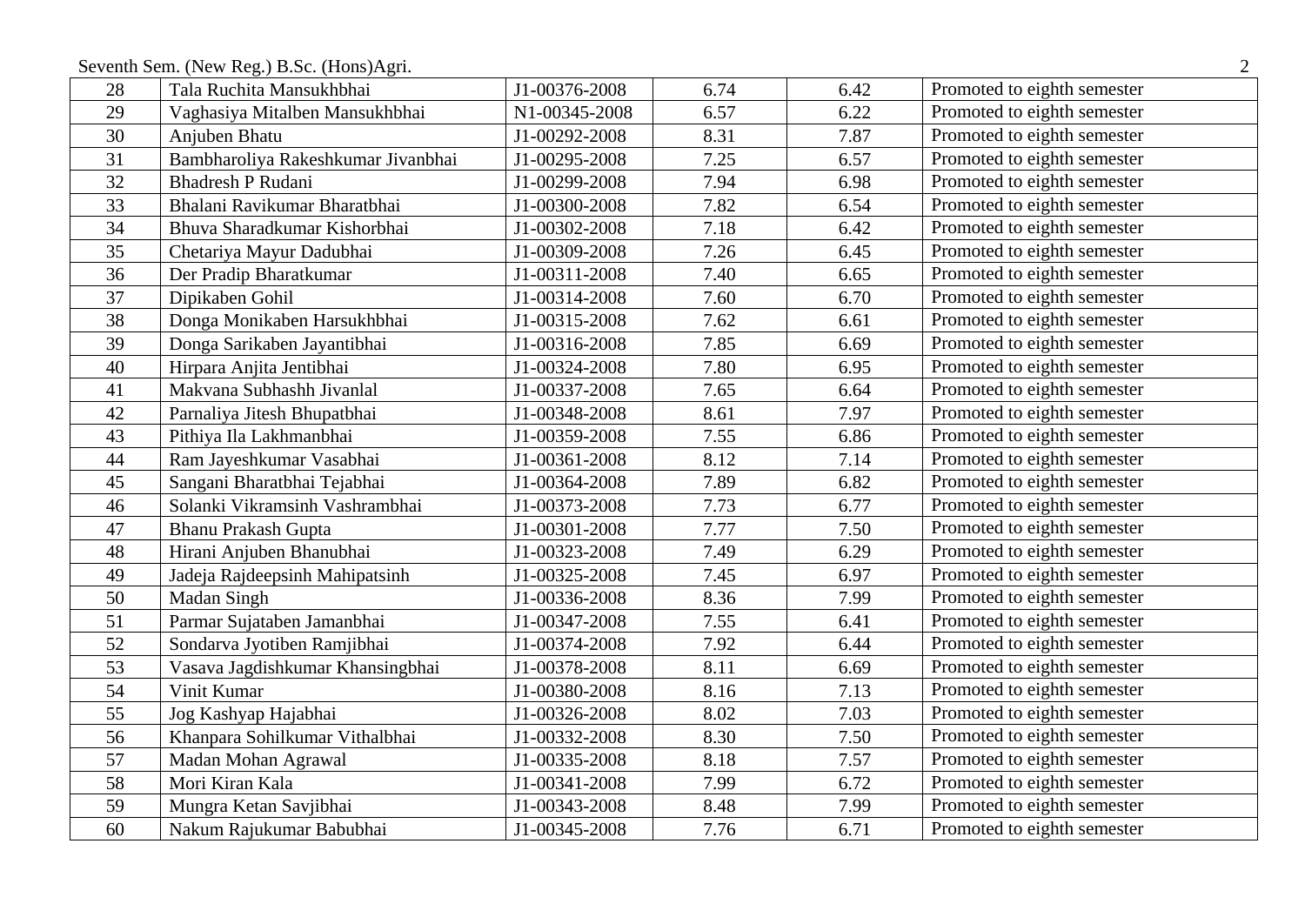Seventh Sem. (New Reg.) B.Sc. (Hons)Agri. 3

| 01 | Patel Akshaykumar Ratilal | J1-00350-2008 | 7.92 | 6.96 | Promoted to eighth semester |
|----|---------------------------|---------------|------|------|-----------------------------|
| 62 | Patel Komal Dhirajlal     | J1-00355-2008 | 8.25 | 7.74 | Promoted to eighth semester |
| 63 | Rajani Chirag Jyotishbhai | J1-00360-2008 | 8.67 | 7.63 | Promoted to eighth semester |
| 64 | Ramani Pratik Sureshbhai  | J1-00362-2008 | 8.73 | 8.43 | Promoted to eighth semester |
| 65 | Vadia Dinesh Jivarajbhai  | J1-00377-2008 | 8.44 | 1.59 | Promoted to eighth semester |

### No. JAU / REG / EXAM / T-2 / 19-21 / 2012 **REGISTRAR** Date: 02 / 01 / 2012

- 1. The Principal, College of Agriculture, JAU, Junagadh (5 copies)<br>2. The Director of Students Welfare, JAU, Junagadh
- 2. The Director of Students Welfare, JAU, Junagadh<br>3. Table-4 of this branch
- Table-4 of this branch